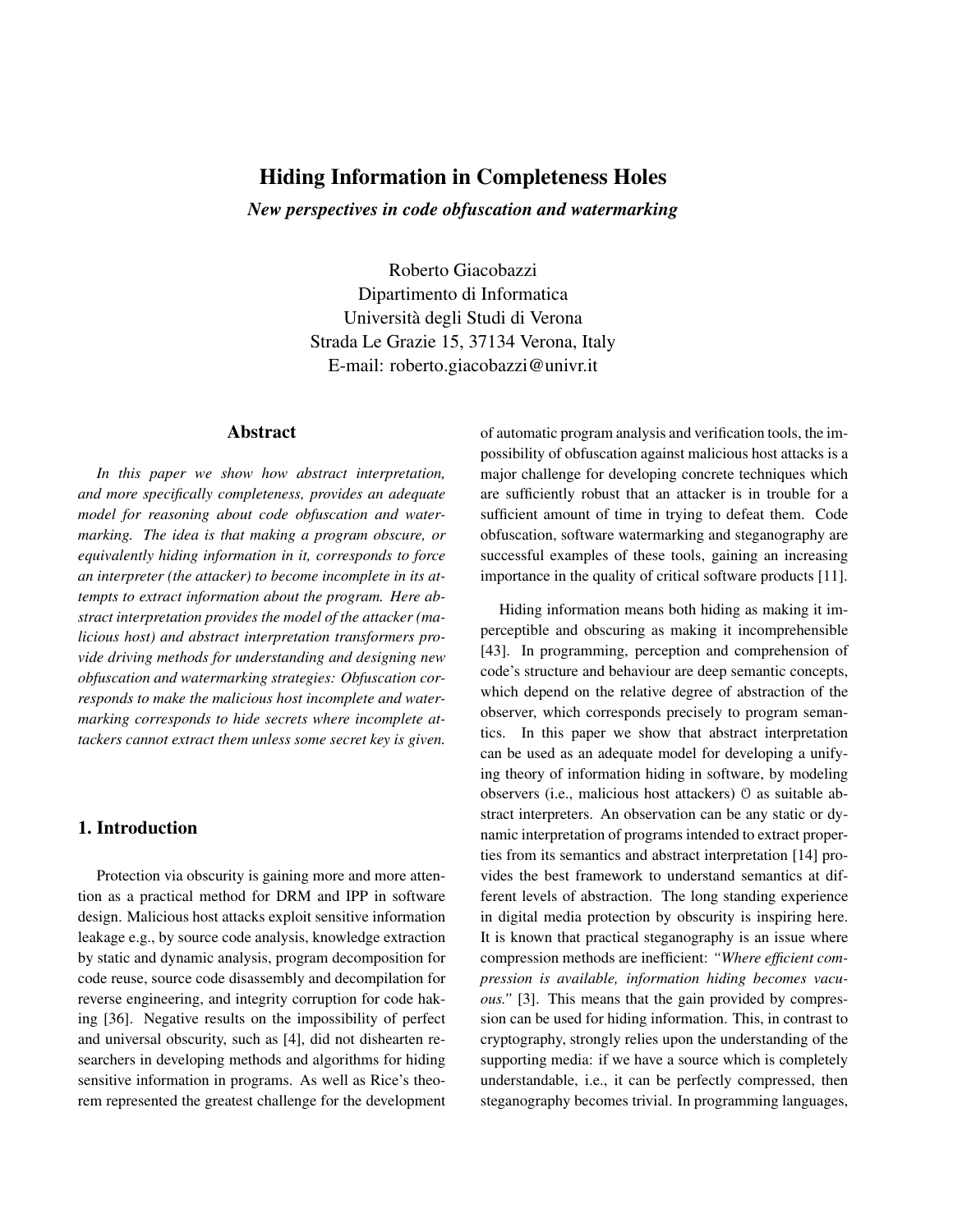a complete understanding of semantics means that no loss of precision is introduced by approximating data and control components while analysing computations. Complete abstractions [15, 34] model precisely the complete understanding of program semantics by an approximate observer, which corresponds to the possibility of replacing, with no loss of precision, concrete computations with abstract ones —some sort of perfect semantic compressibility around a given property. This includes, for instance, both static and dynamic, via monitoring, approaches to information disclosure and reverse engineering [18]. The lack of completeness of the observer is therefore the corresponding of its poor understanding of program semantics, and provides the key aspect for understanding and designing a new family of methods and tools for software steganography and obfuscation. Consider the simple statement,  $C : x = a * b$ , multiplying a and b, and storing the result in x. An automated program sign analysis replacing concrete computations with approximated ones (i.e., the rule of signs) is able to catch, with no loss of precision, the intended sign behaviour of C because the sign abstraction  $0 = \{+, 0, -\},\$ is complete for integer multiplication. If we replace  $C$  with  $\mathfrak{O}(C)$ : x = 0; if b  $\leq$  0 then {a = -a; b = -b}; while  $b \neq 0$  { $x = a + x$ ;  $b = b - 1$ } we obfuscate the observer O because the rule of signs is incomplete for integer addition. Intervals, i.e., a far more concrete observer, are required in order to automatically understand the sign computed in  $\mathfrak{O}(C)$ . We show how this idea can be extended to arbitrary obfuscation methods and exploited for code steganography, providing the basis for a unifying theory for these technologies in terms of abstract interpretation. By some examples and ideas, we show how obfuscation can be viewed as a program transformation making abstractions incomplete and at the same time we show how watermark extraction can be viewed as a complete abstract interpretation against a secret program property, extending abstract watermarking [19] to any watermarking method. Both obfuscation and watermarking can be specified as transformers to achieve completeness/incompleteness in abstract interpretation [29], provided that the transformed code does not interfere with the expected input/output behaviour of programs. This latter correctness criteria can be again specified as a completeness problem by considering abstract noninterference [27] as the method for controlling information leakage in obfuscation and steganography. Our approach is language independent and can be applied to most known obfuscation and watermarking methods, providing a common ground for their understanding and comparison.

### 2. Basic mathematical notation

If S and T are sets, then  $\wp(S)$  denotes the powerset of S and  $S \times T$  denotes the Cartesian product of S and T, If  $f: S \longrightarrow T$ ,  $Y \subseteq S$ , and  $X \subseteq T$  then  $f(Y) \stackrel{\text{def}}{=} \{f(y) \mid y \in Y\}$ Y } and  $f^{-1}(X) \stackrel{\text{def}}{=} \{x \mid f(x) \in X \}$ . We will often denote  $f({x})$  as  $f(x)$  and use lambda notation for functions.  $f \circ g \stackrel{\text{def}}{=} \lambda x$ .  $f(g(x))$ .  $\langle C, \leq \rangle$  denotes a poset C with ordering relation  $\leq$ , while  $\langle C, \leq, \vee, \wedge, \top, \bot \rangle$  denotes a complete lattice C, with ordering  $\leq$ , *lub*  $\vee$ , *glb*  $\wedge$ , top and bottom element  $\top$  and  $\bot$  respectively. id  $\stackrel{\text{def}}{=} \lambda x$ . x and  $\mathbb{T} \stackrel{\text{def}}{=} \lambda x$ . T. The point-wise ordered set of monotone functions, denoted  $C_1 \xrightarrow{m} C_2$ , is a complete lattice  $\langle C_1 \stackrel{m}{\longrightarrow} C_2, \sqsubseteq, \sqcup, \sqcap, \mathbb{T}, \lambda x. \perp \rangle$ .  $f : C_1 \longrightarrow C_2$  is (completely) additive if f preserves *lub*'s of all subsets of  $C_1$  (emptyset included). Continuity, denoted  $\stackrel{\circ}{\longrightarrow}$ , holds when f preserved *lubs*'s of chains. Co-additivity and cocontinuity are dually defined. Weaker notions of additivity have been studied in the context of abstract domain transformers.  $f: C_1 \longrightarrow C_2$  is *join-uniform* [32] if for all  $Y \subseteq C_1$ ,  $(\exists \bar{x} \in Y \forall y \in Y \forall y \in Y \forall (y) = f(\bar{x})) \Rightarrow (\exists \bar{x} \in Y \forall y \in Y \forall y \in Y \forall (y) = f(\bar{x}))$ Y.  $f(\bigvee Y) = f(\overline{x})$ . Meet-uniformity is defined dually.

### 3. Abstract domains

Abstract interpretation is a general theory for deriving sound approximations of the semantics of discrete dynamic systems, e.g., programming languages [14]. We consider Galois connection-based abstract interpretation [15].  $\alpha$ :  $C \longrightarrow A$  and  $\gamma : A \longrightarrow C$  form an *adjunction* or a *Galois connection* (GC), denoted  $\langle C, \alpha, \gamma, A \rangle$ , if  $\forall x \in C, \forall y \in A$ :  $\alpha(x) \leq_A y \Leftrightarrow x \leq_C \gamma(y)$ .  $\alpha$  (resp.  $\gamma$ ) is the *left-* (*right-*) *adjoint* to  $\gamma(\alpha)$  and it is an additive (co-additive) function. Additive and co-additive functions  $f$  admit respectively right and left adjoint:  $f^+ \stackrel{\text{def}}{=} \lambda x$ .  $\bigvee \{ y \mid f(y) \leq x \}$  and  $f^{-} \stackrel{\text{def}}{=} \lambda x. \quad \bigwedge \{ y \mid x \le f(y) \}$  respectively. Remember that  $(f^+)^- = (f^-)^+ = f$  (see [5]). If  $\forall a \in A$ :  $\alpha(\gamma(a)) =$ a, then  $\langle C, \alpha, \gamma, A \rangle$  is a Galois insertion (GI). In GC-based abstract interpretation the concrete and abstract domains, C and A, are complete lattices [14]. An *upper (lower) closure*  $\rho: C \longrightarrow C$  in  $uco(C)$  ( $lco(C)$ ) is any idempotent and extensive:  $\forall x \in C$ .  $x \leq \rho(x)$  (reductive:  $\forall x \in C$ .  $x \geq \rho(x)$ ) operator. Closure operators are uniquely determined by the set of their fix-points  $\rho(C)$ .  $X \subseteq C$  is the set of fixpoints of  $\rho \in uco(C)$  iff X is a *Moore-family* of C, i.e.,  $X = \mathcal{M}(X) \stackrel{\text{def}}{=} {\{\land S \mid S \subseteq X\}}$ ,  $\land \varnothing = \top \in \mathcal{M}(X)$ , iff X is isomorphic to an abstract domain A in a GI  $\langle C, \alpha, \gamma, A \rangle$ , i.e.,  $A \cong \rho(C)$  with  $\iota : \rho(C) \longrightarrow A$  and  $\iota^{-1} : A \longrightarrow \rho(C)$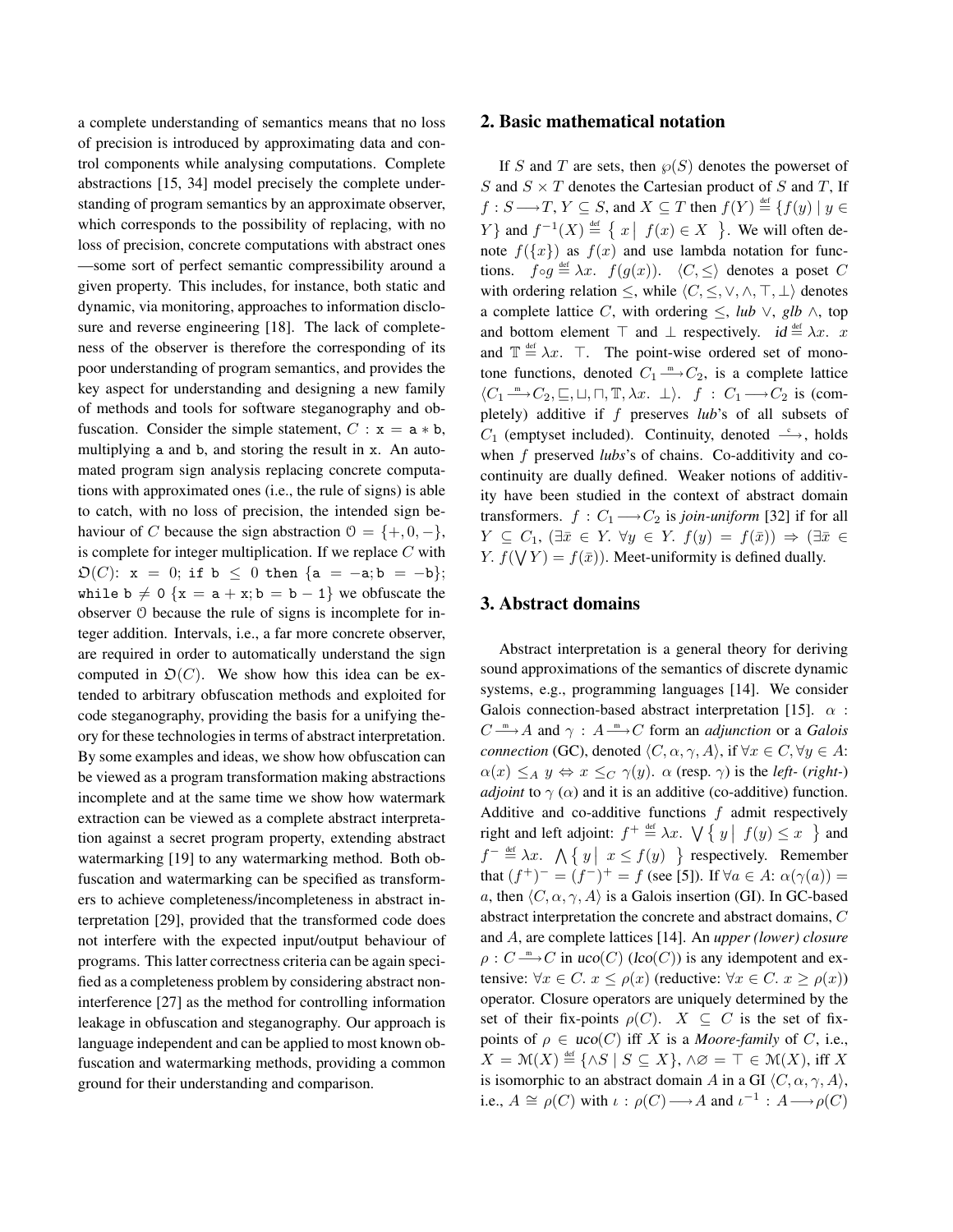being an isomorphism, and  $\langle C, \iota \circ \rho, \iota^{-1}, A \rangle$  is the GI, i.e.,  $\rho = \gamma \circ \alpha$ . Dual properties can be derived for lower closures. uco(C) is therefore isomorphic to the so called *lattice of abstract interpretations of* C [15]. If C is a complete lattice then  $uco(C)$  and  $lco(C)$  ordered point-wise are also complete lattices. For upper closures  $\langle u\text{co}(C), \square, \square, \square, \top, \exists d \rangle$ where for every  $\rho, \eta \in uco(C), \{\rho_i\}_{i \in I} \subseteq uco(C)$  and  $x \in C$ :  $\rho \sqsubseteq \eta$  iff  $\eta(C) \subseteq \rho(C)$ ;  $(\bigcap_{i \in I} \rho_i)(x) = \bigwedge_{i \in I} \rho_i(x)$ ; and  $(\sqcup_{i\in I}\rho_i)(x) = x \Leftrightarrow \forall i \in I$ .  $\rho_i(x) = x$ . Dual properties can be derived for  $\langle loc(C), \sqsubseteq, \sqcup, \sqcap, id, \lambda x. \perp \rangle$ . In the following we will find particularly convenient to identify closure operators (and therefore abstract domains) with their sets of fix-points. Let  $\rho \in uco(C)$ , its *disjunctive completion* is  $\gamma(\rho) = \sqcup \{ \eta \in uco(C) | \eta \sqsubseteq \rho \text{ and } \eta \text{ is additive} \}.$  $\rho$  is disjunctive iff  $\rho(C)$  is a complete sublattice of C iff  $\Upsilon(\rho) = \rho$  (cf. [15]). If  $\pi$  is a partition (viz. an equivalence relation), then  $[\cdot]_{\pi}$  is the corresponding equivalence class. A closure  $\eta \in uco(\wp(C))$  induces a partition on  $C: \{ [x]_{\eta} \mid x \in C \}$ , where  $[x]_{\eta} \stackrel{\text{def}}{=} \{ y \mid \eta(x) = \eta(y) \}$ . The most concrete closure that induces the same partition of values as  $\eta$  is  $\Pi(\eta) \stackrel{\text{def}}{=} \Upsilon(\{ [x]_{\eta} \mid x \in C \})$ .  $\eta$  is *partitioning* if  $\eta = \Pi(\eta)$  [45]. *Reduced product* and *power* are the best known operations to compose abstract domains in order to exploit respectively the attribute independent and relational properties of programs [15]. The reduced product of a family of domains  $\{\rho_i\}_{i\in I} \subseteq uco(C)$  is  $\sqcap_{i\in I}\rho_i$ . The reduced relative power in [33] is a generalization over arbitrary quantales of Cousot's original reduced power [15]. Let  $\langle C, \leq, \bowtie \rangle$  be a *semi-quantale* [48], i.e. an algebraic structure where  $\langle C, \leq \rangle$  is a complete lattice and  $\forall x: C \rightarrow C$ is an associative, commutative, and additive binary operation. Given a pair of Galois connections between a concrete domain C and two domains  $A_1$  and  $A_2$ :  $\langle C, \alpha_1, \gamma_1, A_1 \rangle$ and  $\langle C, \alpha_2, \gamma_2, A_2 \rangle$ , we define the (relative) reduced power of  $A_1$  and  $A_2$ , as the set  $A_1 \stackrel{\bowtie}{\longrightarrow} D_2 \subseteq A_1 \stackrel{\text{m}}{\longrightarrow} A_2$  of all the monotone functions defined as  $\lambda x$ .  $\alpha_2(c \bowtie \gamma_1(x))$ with  $c \in C$ . We have that  $\langle C, \alpha, \gamma, A_1 \xrightarrow{\bowtie} A_2 \rangle$  with  $\alpha \stackrel{\text{def}}{=} \lambda c. \lambda x. \alpha_2(c \boxtimes \gamma_1(x)).$ 

# 4. The programming language

We consider a simple C-like non-deterministic imperative language, where programs in  $\mathbb P$  are commands over standard expressions  $e$ , evaluated in the set of values  $\nabla$ :

$$
c ::= \n \n \begin{array}{ll}\n \text{nil} \mid x = e \mid c \, ; \, c \mid c \, \square \, c \mid \n \text{return}(e) \\
 \n \text{if } e \{c\} \{c\} \mid \n \text{while } e \{c\}\n \end{array}
$$

 $Var(P)$  will denote the set of variables of P. The operational semantics is standard [51] and naturally induces a transition relation on the set of states  $\Sigma$ , denoted  $\rightsquigarrow$ , specifying the relation between a state and its possible successors in a transition system  $\langle \Sigma, \leadsto \rangle$ . For the sake of simplicity we consider only finite (terminating) computations in  $\Sigma^*$ . The empty sequence is denoted  $\varepsilon$ . The length of  $\sigma \in \Sigma^*$ is denoted  $|\sigma| \in \mathbb{N}$  and its *i*-th element is denoted  $\sigma_i$ . A non-empty finite *trace*  $\sigma \in \Sigma^*$  is a finite sequence of consecutive states such that for all  $i < |\sigma|$ :  $\sigma_i \leadsto \sigma_{i+1}$ . The *maximal finite trace semantics* [16] of a transition system associated with a program P is denoted  $(P)$ , where  $(P)^n =$  $\{\sigma \in \Sigma^* | |\sigma| = n, \forall i \in [1, n) \cdot \sigma_{i-1} \leadsto \sigma_i\}$  and, if  $T \subseteq \Sigma$ is the set of final/blocking states, then  $(P) = \bigcup_{n>0} {\sigma \in$  $\left(\{P\}^n | \sigma_{n-1} \in T\right\}$ . If  $\sigma \in \{P\}$ , then  $\sigma_{\neg}$  and  $\sigma_{\vdash} = \sigma_0$  denote, respectively, the final and initial state of  $\sigma$ . The semantics  $\langle P \rangle$  has been obtained in [16] as a fix-point of the monotone operator  $F_P$ :  $\wp(\Sigma^*) \longrightarrow \wp(\Sigma^*)$  defined on traces as  $F_P(X) \stackrel{\text{def}}{=} \Sigma \cup X \sim (P)^2$ , where  $\sim$  is sequence concate-<br>nation. In this second  $P_1^{\text{b}}$ ,  $E_2 \subseteq E$ ,  $\frac{\text{def}}{=} 1 + E_R(\alpha)$ , 142 nation. In this case:  $\langle P \rangle = lfp_{\mathcal{F}}^{\subseteq}F_P \stackrel{\text{def}}{=} \bigcup_{n \in \mathbb{N}} F_P^n(\varnothing)$  [16]. The *(angelic) denotational semantics* associates (forward) input/output functions with programs, by ignoring nontermination. This semantics is derived in [13] by abstract interpretation from the maximal trace semantics with abstraction  $\mathcal{D}(X) \stackrel{\text{def}}{=} \lambda s \in \Sigma$ .  $\{\sigma_{\dashv} | \sigma \in X \land s = \sigma_{\vdash}\},\$  such that  $\langle \langle \wp(\Sigma^*), \subseteq \rangle, \mathcal{D}, \mathcal{D}^+, \langle \Sigma \longrightarrow \wp(\Sigma), \subseteq \rangle \rangle$  is a GI. It is well known that a function  $\llbracket P \rrbracket$  can be associated with each  $P \in \mathbb{P}$ , inductively on its syntax, such that  $[|P] \triangleq \mathcal{D}(|P|)$ . The *weakest liberal precondition* semantics is instead defined as  $\mathbf{wlp}[P] \stackrel{\text{def}}{=} \mathcal{W}(\langle P \rangle)$ where  $W(X) \stackrel{\text{def}}{=} \lambda s \in \Sigma$ .  $\{\sigma \mid |\sigma \in X \land s = \sigma_{\dashv}\}\)$ , such that  $\langle \wp(\Sigma^{\infty}), \subseteq \rangle$ , W, W<sup>+</sup>,  $\langle \langle \Sigma \longrightarrow \wp(\Sigma), \subseteq \rangle$  is a GI. Note that, when lifted to sets of states,  $\lbrack \cdot \rbrack$  and  $\textbf{wlp}[\cdot]$  are adjoint functions, i.e.,  $||P||^+ = \text{wlp}||P||$ .

# 5. Soundness

There are two equivalent ways to express the soundness of an abstraction [15]. Let  $f: C \longrightarrow C$ ,  $\langle C, \alpha, \gamma, A \rangle$  be a GI, and  $f^{\sharp}: A \longrightarrow A$ . Then  $\langle C, \alpha, \gamma, A \rangle$  and  $f^{\sharp}$  provide a sound abstraction of f if  $\alpha \circ f \leq f^{\sharp} \circ \alpha$ , or equivalently (by adjunction) if  $f \circ \gamma \leq \gamma \circ f^{\sharp}$ . The *best correct approximation* of f is  $f^{bca} \stackrel{\text{def}}{=} \alpha \circ f \circ \gamma$  (or equivalently  $\gamma \circ \alpha \circ f \circ \gamma \circ \alpha$ ). It is known that  $f^{\sharp}$  is sound iff  $f^{bca} \sqsubseteq f^{\sharp}$  and this implies that  $\alpha(lfp(f)) \leq lfp(f^{bca}) \leq lfp(f^{\sharp})$  [15]. In the following, if  $\llbracket P \rrbracket$  is specified as fixpoint of (a combination of) predicatetransformers  $F_P$ :  $C \rightarrow C$ , and  $\rho \in uco(C)$ , we denote by  $[P]$ <sup> $\rho$ </sup> the (fixpoint) semantics associated with  $F_P^{bca}$  =  $\rho \circ F_P \circ \rho$ . [P]<sup> $\rho$ </sup> is the best correct abstract interpretation of *P* in  $\rho$ . In this case  $\rho(\llbracket P \rrbracket) \leq \llbracket P \rrbracket^{\rho}$ .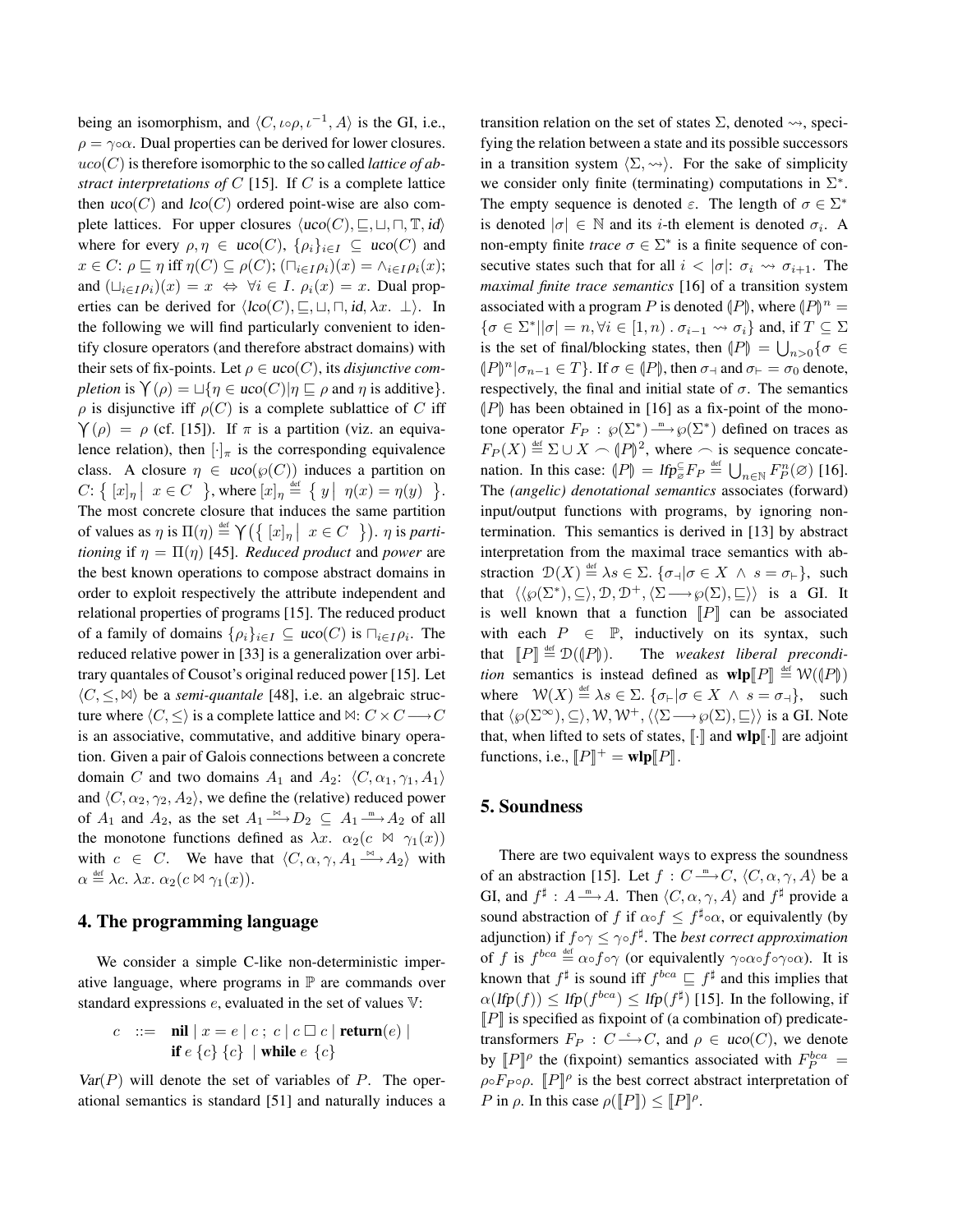### 6. Completeness

While the above definitions of soundness are equivalent, they are not equivalent when equality is required, i.e., when we consider completeness [15, 34, 30]. Even if both imply that  $\gamma \circ \alpha([\![P]\!]) = [\![P]\!]^{\gamma \circ \alpha}, \alpha \circ f = f^{\sharp} \circ \alpha$  means that no loss of precision is accumulated by approximating the input arguments of a given semantic function while  $f \circ \gamma = \gamma \circ f^{\sharp}$ means that no loss of precision is accumulated by approximating the result of computations on abstract objects. We will follow [30] where the first is called *backward* (B) and the second is called *forward* (F) completeness. The key point in this construction is that there exists an either B or F-complete abstract function  $f^{\sharp}$  in an abstract domain  $\rho \in uco(C)$  iff the best correct approximation  $\rho \circ f \circ \rho$  of f is respectively either B or F complete [34], respectively  $\rho \circ f = \rho \circ f \circ \rho$  or  $f \circ \rho = \rho \circ f \circ \rho$ . This means that both  $\mathcal F$  and B completeness are properties of the underlying abstract domain and of the concrete function  $f$ . Therefore, by definition, completeness can be achieved either by transforming abstract domains or by transforming functions, which are in our case semantics.

#### 6.1 Domain completeness

The problem of making abstract domains B-complete has been solved in [34]. These results have been extended to F-completeness in [30]. Let  $f : C \longrightarrow C$  and  $\rho, \eta \in u\text{co}(C)$ .  $\langle \rho, \eta \rangle$  is a pair of  $\mathcal{B}(\mathcal{F})$ -complete abstractions for f if  $\rho \circ f = \rho \circ f \circ \eta$  (f $\circ \eta = \rho \circ f \circ \eta$ ). In the following we denote by  $\mathcal{F}(C, f) \stackrel{\text{def}}{=} \{ \langle \rho, \eta \rangle \mid f \circ \eta = \rho \circ f \circ \eta \}$  and  $\mathcal{B}(C, f) \stackrel{\text{def}}{=} \{ \langle \rho, \eta \rangle \mid \rho \circ f = \rho \circ f \circ \eta \}$ . A pair of domain transformers can be associated with any completeness problem. We follow [26, 31] by defining a *domain refinement* and *simplification* as any function  $\tau : u\text{co}(C) \longrightarrow u\text{co}(C)$ such that  $X \subseteq \tau(X)$  and  $\tau(X) \subseteq X$  respectively. In [34] and [30], a constructive characterization of the most abstract refinement, called *complete shell*, and of the most concrete simplification, called *complete core*, of any domain, making it  $\mathcal F$  or  $\mathcal B$  complete, for a given continuous function f, is given as a solution of a simple domain equation. Consider the following basic operators on closures:

 $R_f^{\mathcal{F}} \stackrel{\text{def}}{=} \lambda X \cdot \mathcal{M}(f(X))$  $R_f^B \stackrel{\text{def}}{=} \lambda X. \mathcal{M}(\bigcup_{y \in X} \max(f^{-1}(\downarrow y)))$  $C_f^{\mathcal{F}} \stackrel{\text{def}}{=} \lambda X. \{ y \in C \mid f(y) \subseteq X \}$  $C_f^{\mathcal{B}} \stackrel{\text{def}}{=} \lambda X. \{ y \in C \mid \max(f^{-1}(\downarrow y)) \subseteq X \}$  Let  $\ell \in \{\mathcal{F}, \mathcal{B}\}.$  In [34] the authors proved that the only interesting cases, as far as the refinement and simplification towards  $\ell$ -completeness are concerned, are respectively the most concrete  $\beta \supseteq \rho$  such that  $\langle \beta, \eta \rangle$ is  $\ell$ -complete and the most abstract  $\beta \subseteq \eta$  such that  $\langle \rho, \beta \rangle$  is  $\ell$ -complete. The  $\ell$ -complete shell of  $\eta$  is  $\mathcal{R}_f^{\ell,\rho}(\eta) \stackrel{\text{def}}{=} \eta \sqcap R_f^{\ell}(\rho)$  and the  $\ell$ -complete core of  $\rho$  is  $\mathcal{C}_f^{\ell,\eta}(\rho) \stackrel{\text{def}}{=} \rho \sqcup C_f^{\ell}(\eta)$ . Note that, when f is additive  $\max\left\{x \mid f(x) \leq y \right\} = \bigvee \left\{x \mid f(x) \leq y \right\} = f^+$ , and therefore  $\mathcal{B}(C, f) = \mathcal{F}(C, f^+)$  (cf. [30]). Clearly, when we consider  $f : C \rightarrow C$  and the constraint  $\eta =$  $\rho$ , the above construction requires a fixpoint iteration on abstract domains:  $\mathcal{R}_f^{\ell}(\rho) = \text{gfp}(\lambda X \cdot \rho \cap R_f^{\ell}(X))$  and  $\mathcal{C}_f^{\ell}(\rho) = \text{Ifp}(\lambda X, \rho \sqcup C_f^{\ell}(X))$  are called respectively the *absolute*  $\ell$ -*complete shell* and *core* of  $\rho$  for  $f$ . Note that  $\mathcal{R}_f^{\ell} \in \text{Lco}(\text{uco}(C))$  and  $\mathcal{C}_f^{\ell} \in \text{uco}(\text{uco}(C))$  (see [34]). It is worth noting that  $\ell$ -complete cores and shells are adjoint abstract domain transformers, i.e., for any  $\rho, \eta \in uco(C)$ :  $C_f^{\ell}(\eta) \sqsubseteq \rho \Leftrightarrow \eta \sqsubseteq R_f^{\ell}(\rho)$ , which, by definition, implies that  $\mathcal{C}_f^{\ell,\eta}(\rho) \sqsubseteq \rho \iff \eta \sqsubseteq \mathcal{R}_f^{\ell,\rho}(\eta)$ .

# 6.2 Semantic completeness

Because in general  $\mathcal{B}(C, f) = \mathcal{F}(C, f^+)$ , then we have  $\mathcal{B}(C, \llbracket P \rrbracket) = \mathcal{F}(C, \textbf{wlp} \llbracket P \rrbracket)$ . Being F-completeness usually simpler to handle (cf. [30]), in the following of this section we consider F-completeness only. The problem of minimally transforming semantics in order to achieve  $(\mathcal{F}_{\mathcal{I}})$  completeness has been firstly addressed and solved in [29]. The authors proved that the set  $\{f : C \longrightarrow C \mid \rho \circ f \circ \eta = f \circ \eta\}$ is an upper closure operator of  $\langle C \longrightarrow C, \sqsubseteq \rangle$ , and it is a lower closure iff  $\rho$  is additive. This means that there exist the closest complete approximations from above and from below of any given (possibly incomplete) semantics. For any  $f \in C \longrightarrow C$  and  $\eta, \rho \in uco(C)$  define:

$$
\mathbb{F}_{\eta,\rho}^{\uparrow} \stackrel{\text{def}}{=} \lambda f. \lambda x. \begin{cases} \rho \circ f(x) & \text{if } x \in \eta(C) \\ f(x) & \text{otherwise} \end{cases}
$$

$$
\mathbb{F}_{\eta,\rho}^{\downarrow} \stackrel{\text{def}}{=} \lambda f. \lambda x. \begin{cases} \rho^+ \circ f(x) & \text{if } x \in \eta(C) \\ f(x) & \text{otherwise} \end{cases}
$$

If  $f: C \longrightarrow C$ , then

$$
\mathbb{F}_{\eta,\rho}^{\uparrow}(f) = \bigcap \left\{ h : C \longrightarrow C \mid f \sqsubseteq h, \, \rho \circ h \circ \eta = h \circ \eta \right\}
$$
\n
$$
\mathbb{F}_{\eta,\rho}^{\downarrow}(f) = \bigsqcup \left\{ h : C \longrightarrow C \mid f \sqsupseteq h, \, \rho \circ h \circ \eta = h \circ \eta \right\}
$$

moreover,  $\mathbb{F}_{\eta,\rho}^{\uparrow}(f)$  and  $\mathbb{F}_{\eta,\rho}^{\downarrow}(f)$  are both  $\mathcal{F}$ -complete and if  $\rho \in \text{uco}(C)$  is additive then  $(\mathbb{F}_{\eta,\rho}^{\uparrow})^+ = \mathbb{F}_{\eta,\rho}^{\downarrow}$ .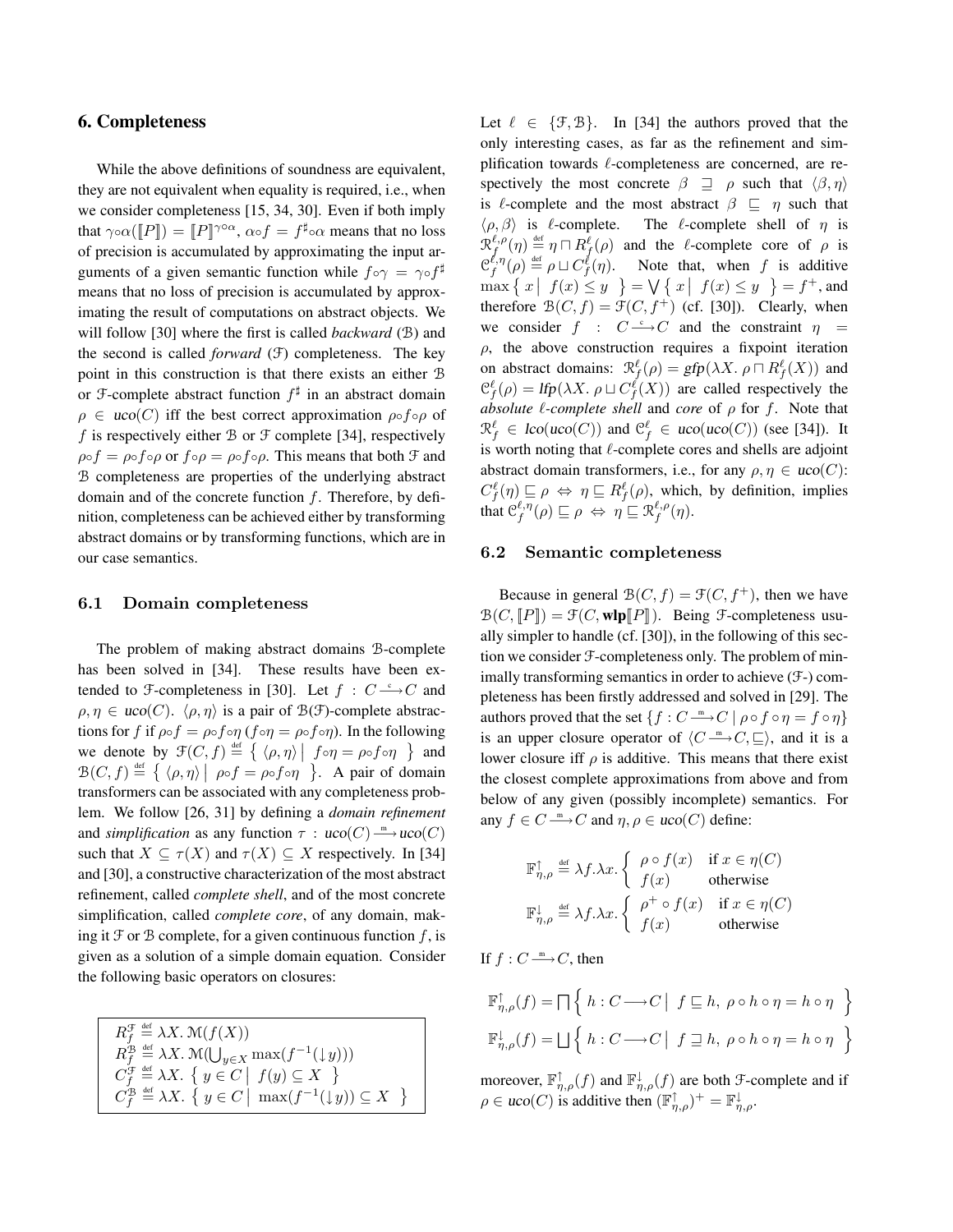

**Figure 1. Basic semantic transformers.**

One of the major achievements in [29] is the construction of a symmetric family of semantics transformers which induce maximal incompleteness. These are the adjoint operations associated with  $\mathbb{F}^{\downarrow}$  and  $\mathbb{F}^{\uparrow}$ , see Figure 1:

$$
\begin{aligned}\n\mathbb{O}_{\eta,\rho}^{\uparrow}(f) & \stackrel{\text{def}}{=} \; \bigsqcup \; \Big\{ \; g : C \longrightarrow C \; \big| \; \; \mathbb{F}_{\eta,\rho}^{\downarrow}(g) = \mathbb{F}_{\eta,\rho}^{\downarrow}(f) \; \; \Big\} \\
\mathbb{O}_{\eta,\rho}^{\downarrow}(f) & \stackrel{\text{def}}{=} \; \bigsqcap \; \Big\{ \; g : C \longrightarrow C \; \big| \; \; \mathbb{F}_{\eta,\rho}^{\uparrow}(g) = \mathbb{F}_{\eta,\rho}^{\uparrow}(f) \; \; \Big\}\n\end{aligned}
$$

 $\mathbb{O}_{n,\rho}^{\uparrow}(f) \in uco(C \rightarrow C)$  iff  $\rho$  is additive and  $\rho^+$  is joinuniform and  $\mathbb{O}_{\eta,\rho}^{\downarrow}(f) \in \text{loc}(C \longrightarrow C)$  iff  $\rho$  is meet-uniform, where:

$$
\mathbb{O}_{\eta,\rho}^{\uparrow}(f)(x) = \begin{cases} (\rho^{+})^{+}(f(x)) & \text{if } x \in \eta \\ f(x) & \text{otherwise} \end{cases}
$$

$$
\mathbb{O}_{\eta,\rho}^{\downarrow}(f)(x) = \begin{cases} \rho^{-}(f(x)) & \text{if } x \in \eta \\ f(x) & \text{otherwise} \end{cases}
$$

All transformed semantics can be made monotone without afflicting minimality and completeness, see [29] for details. In this case, when they exist,  $(\mathbb{O}_{\eta,\rho}^{\uparrow\downarrow})^+ = \mathbb{F}_{\eta,\rho}^{\uparrow\downarrow}$ .

# 7. Obscuring code

Software obfuscation provides protection against reverse-engineering, the goal of which is to understand programs. Lexical, data and control-flow obfuscation are typical examples of obfuscation strategies devoted to confuse the understanding of respectively lexical, data and control-flow of a given program.

An *obfuscating transformation*, according to Collberg *et al.*, is a program transformation  $\mathfrak{O} : \mathbb{P} \longrightarrow \mathbb{P}$  such that 1)  $\mathfrak D$  is a potent transformation, i.e.,  $\mathfrak O(P)$  is more *obscure* or *complex* that P and 2) P and  $\mathfrak{O}(P)$  have the same observational behavior [7, 10, 11]. Potency is related with resiliency.  $\mathfrak D$  is a resilient transformation if P is hardly obtainable from  $\mathfrak{O}(P)$  by automatic transformation (i.e., by *deobfuscation*). While observational equivalence can be precisely encoded in programming language semantics,

the notion of potency and resilience of an obfuscation are relatively unexplored notions, where qualitative and quantitative methods have been introduced, without a general agreement on how potency and resilience can be formally expressed.

Collberg *et al.*, [10] define potency as the relative complexity  $\mathfrak{O}(P)$  with respect to P according to some known metrics such as code size, number of predicates, number of methods in OO programs, height of inheritance, and variable dependence length. Successful code obfuscation relying on these notions of potency include control-flow obfuscation by opaque predicate insertion, code flattening, variable splitting, bogus code insertion, and spurious aliases insertion. Wang *et al.* [50] relate potency with complexity of static program analysis, notably variable aliasing. The authors compile the problem of understanding controlflow into a general aliasing problem, which is NP-hard. Cloacked programs extend this approach by specifying code transformations (basically flattening + obfuscated dispatchers) such that the understanding of the obfuscated controlflow corresponds to the solution of a known (hard) combinatorial problem. Here potency is related with the PSPACE complexity of reachability in dispatchers [6]. In data-type obfuscation, potency is related with data-refinement [25]. An obfuscated program can be seen as a program with refined data-types, provided that a GI is established between source data-types and obfuscated ones. If D is a data-type,  $\mathfrak D$  is a refinement of D if  $\langle \mathfrak D, \alpha, \gamma, D \rangle$  is a GI. Correctness of the obfuscation is here proved by proving  $\llbracket P \rrbracket = \alpha \circ \llbracket \mathfrak{O}(P) \rrbracket \circ \gamma$ , i.e., by proving that the source program is the bca of the obfuscated one with respect to the data-type refinement abstraction. Here obfuscation corresponds precisely to concretise (in the sense of abstract interpretation) a data-type. Potency is not directly addressed in this framework, even if it can be related with the *distance* between the concrete and abstract data-types, as shown in [22]. This framework has been successfully applied for complicating code understanding by program slicing [37], where  $\alpha$  and  $\gamma$  are programs which enlarge slices by adding dependencies and correctness is proved by requiring that P and  $\gamma$ ;  $\mathfrak{O}(P)$ ;  $\alpha$  are observationally equivalent, i.e.,  $\llbracket P \rrbracket = \alpha \circ \llbracket \mathfrak{O}(P) \rrbracket \circ \gamma$ . Dalla Preda *et al.* [22, 21, 23] specify potency as the ability of  $\mathfrak{O}(P)$  of *masking* some abstractions in the lattice of abstract interpretations. Here masking an abstraction means that there exists a program property  $\rho \in uco(\Sigma^*)$  such that  $\rho(\llbracket P \rrbracket) \neq \rho(\llbracket \mathfrak{O}(P) \rrbracket)$ . The comparison, in the lattice of abstract interpretations, between masked abstractions and the most concrete abstract domain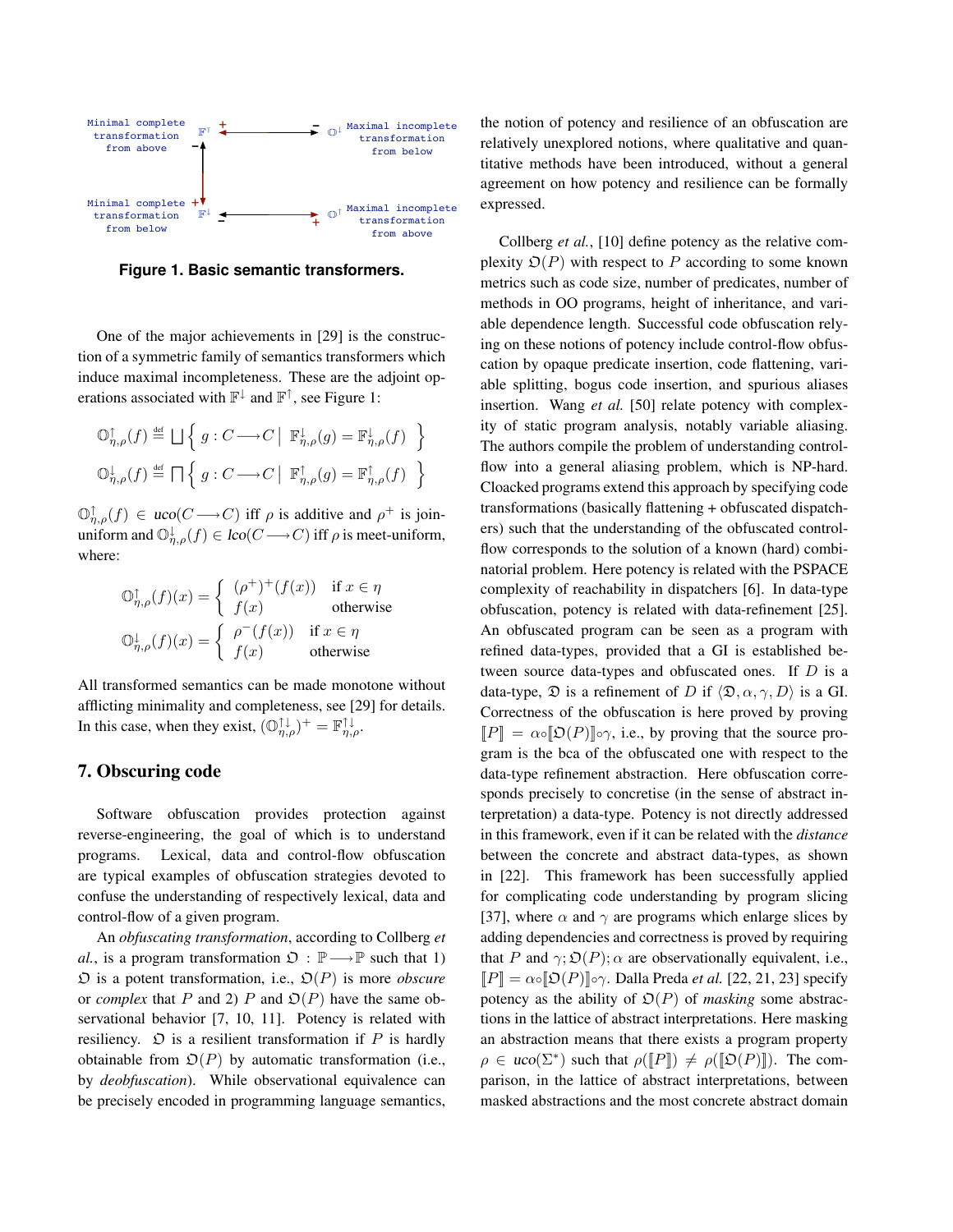preserved by  $\mathcal D$  specifies its potency. Interestingly, in this framework, any program transformation can be interpreted as a program obfuscation with respect to some given property. Data and control-flow obfuscation by opaque predicate insertion have been specified in this framework. In particular, in [21], the authors proved that complete abstractions are essential to break opaque predicates in control-flow deobfuscation.

We follow [22], and refine that notion of potency with respect to the notion of interpretation. Understanding programs corresponds to understand their semantics. This is strictly connected with interpretation. Malicious host understand code by analysing (either dynamically or statically) the code. This corresponds precisely to perform an abstract interpretation, including the dynamic and static cases as instances with respectively non-decidable and decidable abstractions. In this case,  $\mathcal{D}(P)$  is an obfuscation of P if the abstract interpretation of  $\mathcal{D}(P)$  fails (is less precise) than the same abstract interpretation of  $P$ . Failing precision means failing completeness, therefore:

# *obfuscating programs is making abstract interpreters incomplete*

The larger is the set of incomplete interpreters the stronger is the obfuscation. Let  $\rho \in uco(\Sigma^*)$  be a property of the execution traces of programs in  $\mathbb{P}$ , and let  $\mathfrak{D} : \mathbb{P} \longrightarrow \mathbb{P}$  be a program transformation, i.e.,  $\llbracket P \rrbracket = \llbracket \mathfrak{O}(P) \rrbracket$ . Assume that  $\rho$  is B-complete for  $[[P]],$  i.e.,  $\rho([\![P]\!]) = [[P]]^{\rho}$ . Then  $\mathfrak{O}$ obfuscates P for  $\rho$  if

$$
[\![P]\!]^\rho \sqsubset [\![\mathfrak{O}(P)]\!]^\rho
$$

This is equivalent to say that  $\rho([\mathfrak{O}(P)]) \sqsubset [\mathfrak{O}(P)]^{\rho}$ , i.e.,  $\rho$ is B-incomplete for  $[\![ \mathfrak{O}(P) ]\!]$ . The following examples will clarify this idea and show how the basic abstract domain and semantics transformers for completeness can be used in this context.

Consider variable splitting used in slicing obfuscation [37]. Here obfuscation is performed by data-type refinement: variables  $v \in \text{Var}(P)$  are split into pairs of variables  $\langle v_1, v_2 \rangle$ , such that  $v_1 = f_1(v)$ ,  $v_2 = f_2(v)$  and  $v = g(v_1, v_2)$ . For instance, if  $\mathbb{V} = \varphi(\mathbb{Z})$ :

$$
f_1(v) = v \div 10
$$
  
f<sub>2</sub>(v) = v mod 10  

$$
g(v_1, v_2) = 10 \cdot v_1 + v_2
$$

Consider the following simple program P

$$
P: \begin{bmatrix} v = 0; \\ \text{while } v < N \ \{v + +\} \end{bmatrix}
$$

and the corresponding obfuscated code  $\mathcal{D}(P)$ 

$$
\mathfrak{O}(P): \begin{bmatrix} v_1 = 0; \\ v_2 = 0; \\ \text{while} & 10 \cdot v_1 + v_2 < N \\ v_1 = v_1 + (v_2 + 1) \div 10 \\ v_2 = (v_2 + 1) \mod 10 \\ \vdots \\ v = 10 \cdot v_1 + v_2 \end{bmatrix}
$$

In this case,  $\mathcal{D}(P)$  obfuscates interval analysis. Consider the abstract domain  $\iota \in uco(\wp([-m, m]))$  of limited intervals, where  $m \in \mathbb{Z}$  is the maximal integer. In this case  $\iota(x) = \lceil \min(x), \max(x) \rceil$ . Interval analysis is defined in [14], with standard bca abstract interpretations for arithmetic operations on intervals:  $\odot$ ,  $\oplus$ ,  $\ominus$ . In this case the abstract collecting semantics for P is  $[|P|] = \lambda v$ .  $[0, N]$ , while  $[\![\mathfrak{O}(P)]\!]^{\mathfrak{t}} = \lambda \langle v_1, v_2 \rangle$ .  $\langle [0, \frac{N-v_2}{10}], [0, 9] \rangle$  from which

$$
\begin{array}{rcl} [\mathfrak{O}(P);c]^{1} & = & \lambda v. \ 10 \odot [0,\frac{N \ominus [0,9]}{10}] \oplus [0,9] \\ & = & \lambda v. \ [0,N] \oplus [0,9] \\ & = & \lambda v. \ [0,N+9] \end{array}
$$

It is clear that the obfuscation here makes the interval abstract interpretation incomplete. This example shows that code obfuscation defeats abstract interpretation by weakening the generated invariants. Weak enough generated invariants make difficult the understanding of code, because strong invariants provide sufficient information to understand code behaviour. The role of weakened invariants by the malicious host analysis is essential in code obfuscation and models from this point of view the potency for the corresponding code transformation. *The weaker is the generated invariant the more obscure is the code*.

An element in the flat lattice of arrays is  $a \in \mathbf{array}[\mathbb{Z}]$ where  $a: D_a \longrightarrow \mathbb{Z}$  is an array with domain  $D_a \subseteq \mathbb{N}$ . Consider the following program computing the Fibonacci's sequence with  $V = \varphi(\mathbb{Z}) \times \mathbf{array}[\mathbb{Z}]$  representing pairs of values for the integer variable  $i$  and integer arrays  $a, b, c$ .

$$
P : \begin{bmatrix} a[0] = 0; \\ a[1] = 1; \\ i = 2; \\ \text{while} & i \le N \{ \\ a[i] = a[i-1] + a[i-2]; \\ & i++ \\ \end{bmatrix}
$$

and its obfuscation  $\mathfrak{O}(P)$  by *array splitting* [25], which is a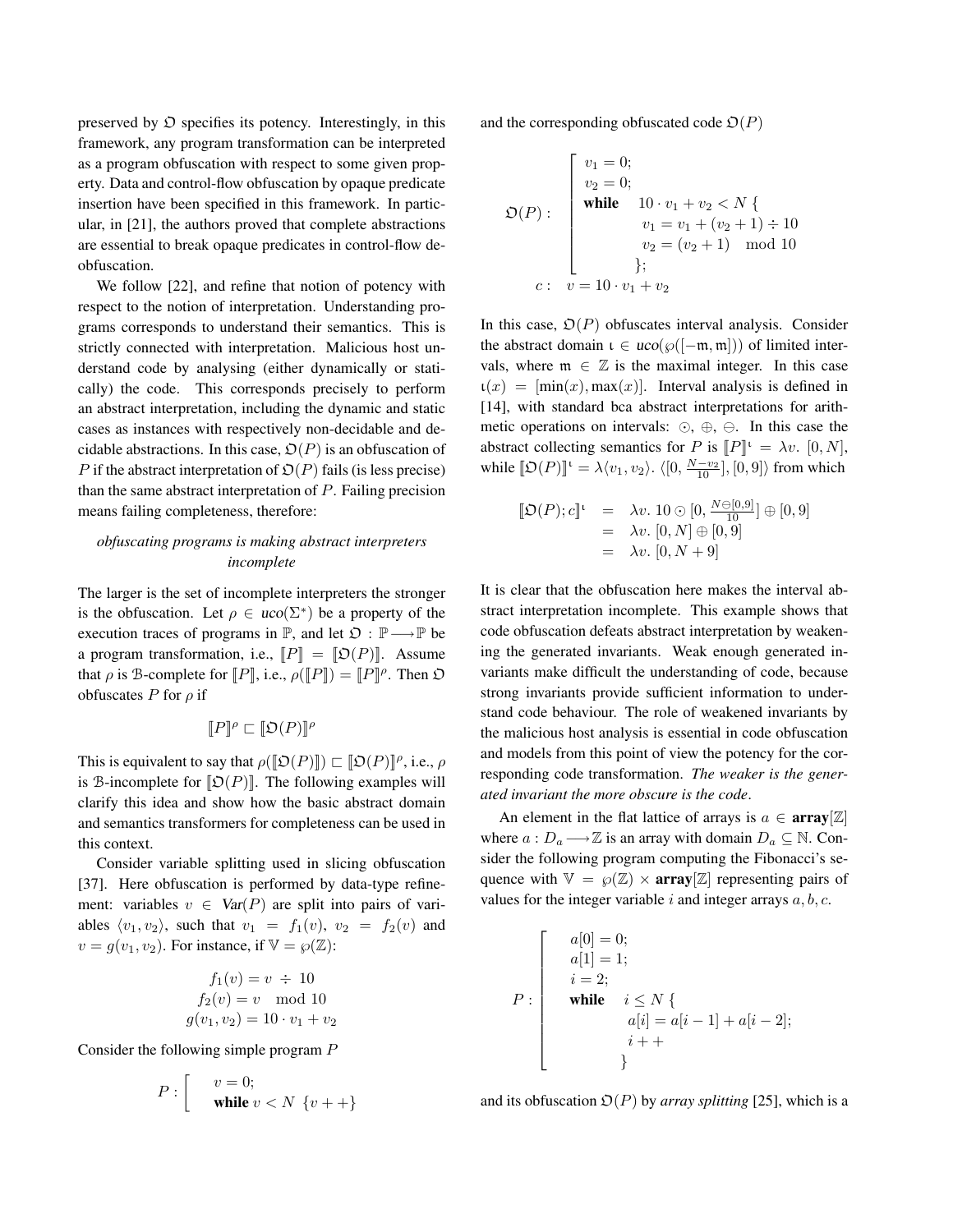generalisation to arrays of variable splitting

$$
b[0] = 0;
$$
  
\n
$$
c[0] = 1;
$$
  
\n
$$
i = 2;
$$
  
\n**while**  $i \le N \{$   
\n**if**  $i \mod 2 == 0$   
\n
$$
\{b[i \div 2] = c[(i - 1) \div 2] + b[(i - 2) \div 2] \}
$$
  
\n
$$
\{c[i \div 2] = b[i \div 2] + c[(i - 2) \div 2] \};
$$
  
\n
$$
i + \}
$$

The potency of  $\mathcal{D}(P)$  is obtained by weakening the invariant **Inv** = 2 ≤ *i* ≤ *N* ∧ $\forall j$  ∈ [2, *i*].  $a[j] = a[j-1]+a[j-2]$ holding in the while statement of  $P$ . This invariant can be automatically generated by an abstract interpreter which performs relational static analysis on the abstract domain  $\mathfrak{u} \longrightarrow \eta$ , where  $\eta, \mathfrak{u} \in uco(\wp(\mathbb{V}))$ , such that  $\mathbb{M} = \cap, \mathfrak{u}(X) =$  $\{ \langle \iota(S), \top \rangle \mid \langle S, a \rangle \in X \}$  is the attribute independent extension of interval analysis to V, and  $\eta = \alpha^+ \circ \alpha$  where

$$
\alpha(X) = \begin{cases} \text{Fib} & \text{if } \forall \langle S, x \rangle \in X. \ S \subseteq D_x \land \\ & (S = \{0\} \land x[0] = 0) \lor \\ & (S = \{0, 1\} \land x[0] = 0 \land x[1] = 1) \lor \\ & (\forall j \in S. \ x[j] = x[j-1] + x[j-2]) \end{cases}
$$
\nAny otherwise

isolates Fibonacci's sequences with in-bound indexes. Relevant objects in  $\mathfrak{u} \longrightarrow \eta$  can either be  $I \longrightarrow$ **Fib**, representing Fibonacci's sequences until max $(I)$  or  $I \longrightarrow$ **Any**, representing any array with domain including I (no overflow). The abstract interpretation of P in  $\mathfrak{u} \longrightarrow_{\eta}$  is based on the bca of the basic composition ⊕ for Fibonacci's sequences:

$$
[n,m] \longrightarrow \textbf{Fib} \stackrel{\text{def}}{=} [n,m-1] \longrightarrow \textbf{Fib} \oplus [n,m-2] \longrightarrow \textbf{Fib}
$$

In this case we have:

$$
\begin{aligned} \llbracket P \rrbracket^{\mathfrak{u}} \xrightarrow{\bowtie} \eta = a \in [0,N] \longrightarrow \textbf{Fib} \land i \in [2,N+1] \\ \llbracket \mathfrak{O}(P) \rrbracket^{\mathfrak{u}} \xrightarrow{\bowtie} \eta = b, c \in [0,N \div 2] \longrightarrow \textbf{Any} \land i \in [2,N+1] \end{aligned}
$$

The obfuscation here breaks the coherence of the invariant property detected by  $\eta$ , by splitting the original array into two arrays which are not Fibonacci's sequences. The original invariant Inv can only be reconstructed by refining the analysis with relational information between the new arrays (b and c). The complete shell  $\mathbb{R}^{\mathcal{B}}_{[\mathfrak{D}(P)]}(\mathfrak{u} \longrightarrow \eta)$  is indeed able to isolate arrays having odd-(even-)positioned Fibonacci's numbers. Understanding this refinements corresponds precisely to deobfuscate  $\mathcal{D}(P)$ .

In view of this approach to code obfuscation and of the transformations developed in [29], it is possible to maximally obfuscate a given semantics by inducing maximal incompleteness in code instructions. The idea is to defeat a given abstraction by transforming code instructions in order to make them maximally incomplete for that abstration. Let us introduce this idea by an example. It is easy to prove that the limited-interval abstract domain is a meetuniform closure: if  $Y \subseteq \wp([-m, m])$  and for any  $x, y \in Y$ :  $\iota(x) = \iota(y)$ , then for any  $x, y \in Y$ .  $\min(x) = \min(y) \wedge y$  $max(x) = max(y)$ . Therefore there exists  $z \in Y$  such that  $\iota(\bigcap Y) = \iota(z)$ . In this case,  $\iota^{-} = \lambda x$ . { $\min(x), \max(x)$ }  $\in$  $lco(\wp([-m, m]))$ . This observation may drive us towards the systematic design of obfuscated code against interval analysis. Consider the following simple program.

$$
P: \begin{bmatrix} x = x * x; \\ c: & \text{if } 10 \le x \le 100 \{y = 5\} \{y = 5000\}; \\ \text{return}(y) \end{bmatrix}
$$

The forward limited interval analysis of P with  $x = [5, 8]$ returns:  $[P]^{(x)}(x \in [5, 8]) = x \in [25, 64] \wedge y \in [5]$ . Note that  $\text{wlp}}[c]^{\text{t}}(y \le 100) = x \in [10, 100]$  moreover we have  $\text{wlp}[x = x * x] \cdot (x \in [10, 100]) = x \in [4, 10]$ . Therefore, in order to make interval analysis B-incomplete before program point  $c$ , we can define a command  $c'$  such that

$$
\mathbf{wlp}[[c']]^{\mathbf{t}}(x \in [10, 100]) =
$$
  

$$
\mathbb{O}_{\mathbf{t}, \mathbf{t}}^{\downarrow}(\lambda X. \mathbf{wlp}[[x = x * x]]^{\mathbf{t}}(X))(x \in [10, 100])
$$

In this case,  $\iota^{-}(\mathbf{w}\mathbf{1p}[[x=x*x]]^{T}(x \in [10, 100])) = \{4, 10\}.$ <br>The following command: The following command:

$$
c': \text{if } x == 4 \lor x == 10 \{x = 16\} \{x = x * 200\}
$$

satisfies this condition. Clearly we have to cope with intermediate values in such a way that the variable  $y$  is set to 5 for all  $x \in [4, 10]$ , keeping in this way the behavioural equivalence. This is achieved by implementing the  $t^-$  closure. Also this implementation has to exploit incompleteness in such a way that its output interval may activate both branches of  $c'$ . The following command, obfuscated with simple equivalent instruction sequences, implements  $\mathfrak{u}^-$  with these features for all relevant inputs  $x \in [4, 10]$ :

if 
$$
4 \le x \le 10
$$
  
\n $\{x = x - (x - 4) \square x = x - (x - 10)\}$   
\n $\{\text{nil}\}\$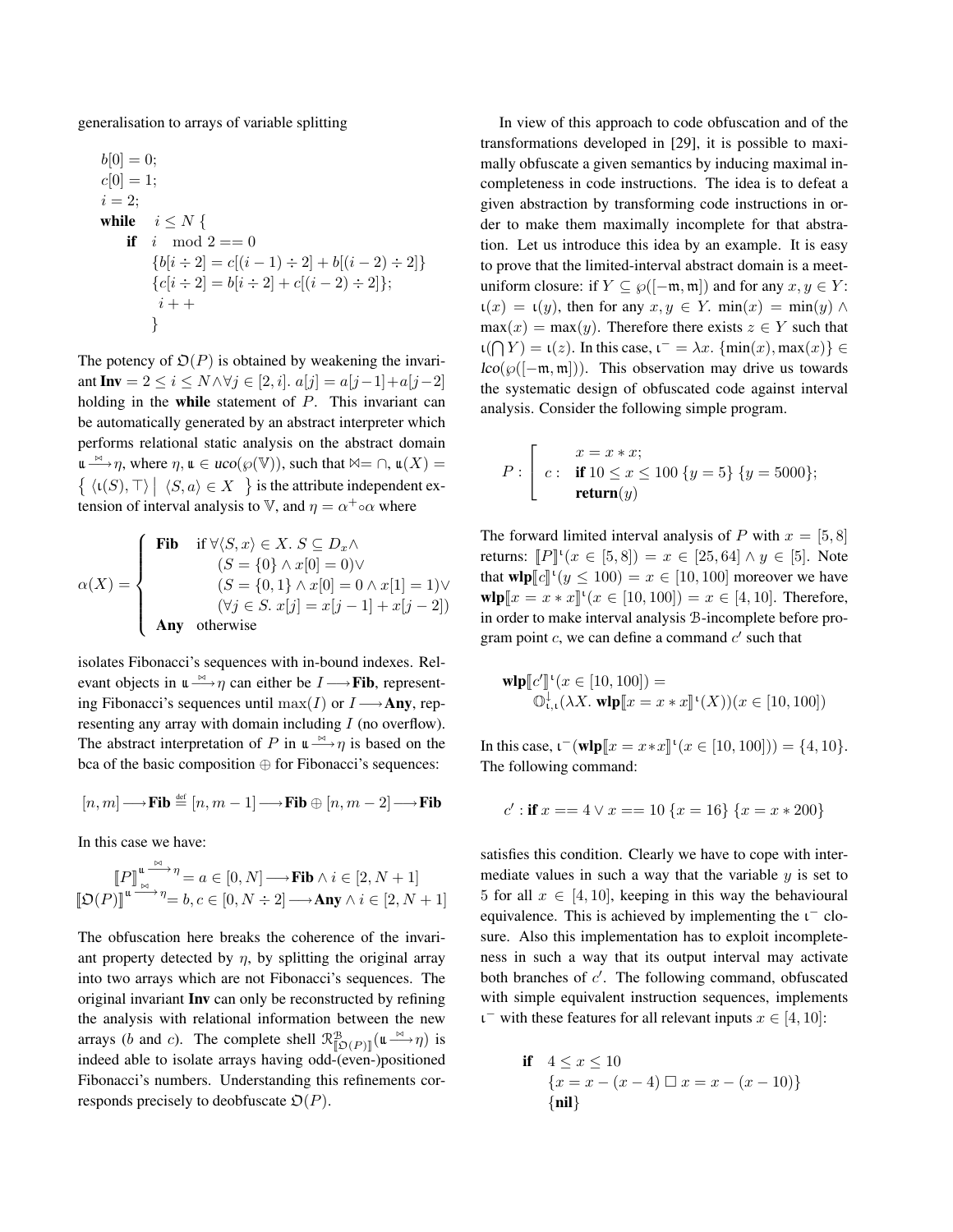The resulting obfuscated code is:

$$
\mathfrak{O}(P): \begin{cases}\n\text{if } 4 \leq x \leq 10 \\
\{x = x - (x - 4) \Box x = x - (x - 10)\} \\
\{\text{nil}\}; \\
\text{if } x = 4 \lor x = 10 \{x = 16\} \{x = x * 200\}; \\
\text{if } 10 \leq x \leq 100 \{y = 5\} \{y = 5000\}; \\
\text{return}(y)\n\end{cases}
$$

In this case the maximal incomplete transformation of  $c$  requires the analogous transformation of all instructions from which  $c$  depends, i.e., the backward slice of  $c$  in  $P$ . The limited interval analysis of  $\mathcal{D}(P)$  starting with  $x = 7$  is:  $[\![\mathfrak{O}(P)]\!]$ <sup>1</sup> $(x \in [5, 8]) = x \in [16, 1400] \wedge y \in [5, 5000]$ . The key point here is the ability of command  $c'$  to make incomplete the evaluation of the test in  $c$ , causing the loss of precision in the analysis of variable  $y$ . This obfuscation schema can be used for generating obfuscated code by systematic transformations of semantics, in particular when dealing with opaque predicates and control-flow obfuscation. In this case, the maximal incomplete transformers may help providing obscure opaque predicates. Breaking them requires more complex refined abstract domains and analysis. In the case of the example above, the refined analysis needs either to discover constant expressions (e.g.,  $x - (x - 4)$ ) and  $x - (x - 4)$  or to perform some form of disjunctive completion in interval analysis, the latter being extremely expensive  $(\gamma(\iota) = id)$ .

# 8. Hiding information

Among the different methods for hiding secrets in programs, software watermarking is one of the most common. We consider a steganographic approach to software watermarking, i.e., program transformations where the intended (typically copyright) signature is hidden from external observers. We follow [19] by defining the *stegomarker*  $\mathfrak{M}$  : S  $\longrightarrow \mathbb{P}$  as the encoding of the signature  $s \in \mathcal{S}$  into a program  $\mathfrak{M}(s) \in \mathbb{P}$ , called the *stegomark*. The *stegolayer*  $\mathfrak{L} : \mathbb{P} \times \mathbb{P}$  →  $\mathbb{P}$  is used to compose the stegomark with the source (cover) program. The *(watermarked) stegoprogram* is  $\mathfrak{S} : \mathbb{P} \times \mathcal{S} \longrightarrow \mathbb{P}$  such that  $\mathfrak{S}(P, s) = \mathfrak{L}(P, \mathfrak{M}(s))$ . The standard taxonomy of software watermarking in [8, 9, 41] distinguish between *static watermarking*, where signatures are encoded as properties of the code text, and *dynamic watremarking*, where the signature is encoded in the state computed by the stegoprogram under suitable inputs. Abstract watermarking, introduced in [19], is different: the signature is encoded as a stegomark in the cover program and can be extracted by suitable static program analysis.

We believe that static and dynamic watermarking are instances of abstract watermarking, under suitable choices for  $M$  and  $L$ . In particular, they are instances of a common pattern which corresponds precisely to the program transformations making semantics complete [29]. Let  $P \in \mathbb{P}$  and  $\alpha, \omega, \eta \in u\text{co}(\Sigma^*)$  be program properties such that  $\alpha \sqsubseteq \omega$ . If  $(\mathfrak{M}(s))^{\alpha} \in \omega$  then  $\mathfrak{L}$  is a stegolayer for P and  $\mathfrak{M}(s)$  if

$$
(\mathfrak{L}(P,\mathfrak{M}(s)))\rho \stackrel{\text{def}}{=} \lambda x. \begin{cases} (\mathfrak{M}(s))\alpha(x) & \text{if } x \in \eta \\ (P)\alpha(x) & \text{otherwise} \end{cases}
$$

Static software watermarking corresponds to  $\eta = id$ , i.e.,  $\forall x. \ (\mathfrak{S}(s, P))^{\alpha}(x) = (\mathfrak{M}(s))^{\alpha}(x) \in \alpha, \text{ and } \alpha \text{ decimal}$ able. This means that the interpretation of the stegoprogram always reveals the watermark, independently from the input. In dynamic watermarking instead  $\eta \neq id$ , meaning that only suitable inputs may reveal the watermark. In this case, the inputs revealing the watermark are all the inputs satisfying  $\eta$ . In this context, the syntactic stegomarker  $\mathfrak{M}(\cdot)$  can be associated with a semantic stegomarker  $\mathfrak{M}(\cdot)$ : S  $\longrightarrow$ uco( $\Sigma^*$ ). It is immediate to recognise a F-<br>second tensor tensor meeting here A stream second usual completeness transformation here: *A stegoprogram reveals the watermark*  $\omega$  *under input*  $\eta$  *if its abstract semantics is*  $\mathcal{F}$ *complete for*  $\omega$  *and*  $\eta$ . The abstract semantics  $(\cdot)^\alpha$  performs watermark extraction which is, as in [19], implemented as abstract interpretation. Therefore  $\mathfrak{S}(s, P)$  is a stegoprogram if:

$$
(\mathfrak{S}(s,P))^{\alpha} = \mathbb{F}_{\eta,\mathfrak{M}(s)}^{\uparrow\downarrow}(\mathfrak{P})^{\alpha}
$$

Note that if  $\langle \omega, \eta \rangle \in \mathcal{F}(\wp(\Sigma^*), \mathcal{C}(s, P))^{\alpha}$  it may well happen that  $\langle \omega, \eta \rangle \notin \mathcal{F}(\wp(\Sigma^*), \langle \mathfrak{S}(s, P) \rangle)$  [34, 29]. This means that the knowledge of the stegomarker may not be sufficient in order to extract the watermark. This makes the extraction completely dependent on the suitable choice of the abstract semantics  $\left\{\cdot\right\}^{\alpha}$ . In this sense, code obfuscation can be used in order to design appropriate stegolayers making  $\langle \omega, \eta \rangle$  incomplete for the standard interpreter  $\langle \cdot \rangle$ . This is a further weakening with respect to abstract watermarking [19], where  $\omega = \alpha$  and the secrecy relies upon the difficulty to guess  $\omega$  out of any blind static or dynamic analysis of the stegoprogram.

*Credibility*, *data-rate*, and *resilience* [9] rely upon the choice of the properties  $\alpha$  and  $\omega$ . High credibility corresponds to  $\alpha, \omega \in u\text{co}(\Sigma^*)$  such that  $\{P\}^{\alpha} \notin \omega$  (i.e.,  $\omega(\lbrace P \rbrace^{\alpha}) \approx \top$  minimises false positives). Resilience is high when  $\omega$ , and therefore  $\alpha$ , are both hard to guess and they are preserved by most common program transformations. *Stealthy* instead depends upon the implementation of the stegolayer, which has to produce output code which is as similar as possible to P. Note that, being  $\mathbb{F}^{\downarrow}$  and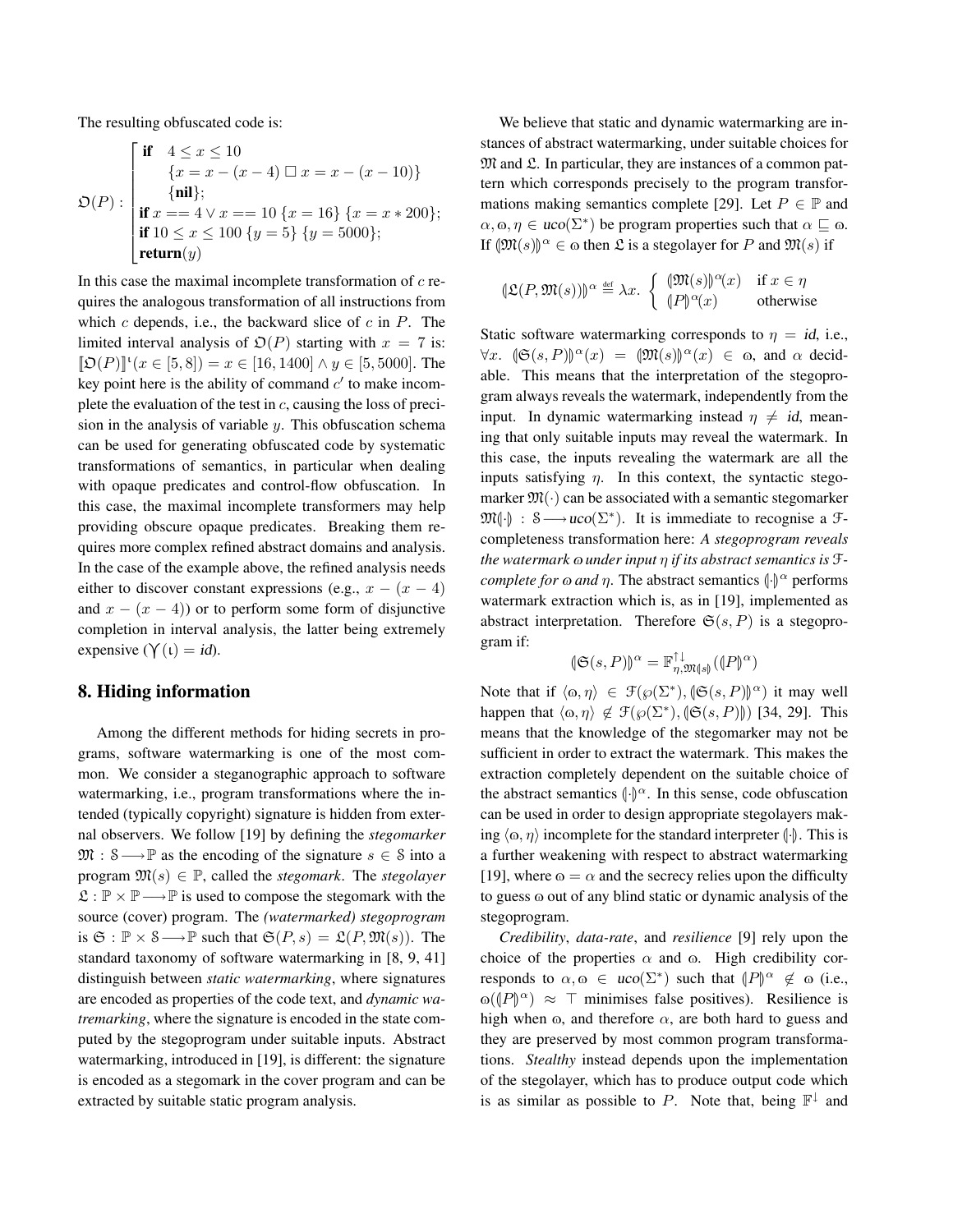F ↑ idempotent transformations, they provide also a code tamper-detection method similar to the one used for images in mathematical morphology [35]. In this case, because  $\mathbb{F}_{n,\mathfrak{M}(s)}^{\uparrow\downarrow}(\mathfrak{g}(s,P)\mathfrak{g}^{\circ}) = (\mathfrak{S}(s,P)\mathfrak{g}^{\circ}, \text{ then any malicious})$  $\lim_{n \to \infty} \lim_{n \to \infty} \frac{\log(|\nabla(\vartheta, 1/n)|)}{n}$  =  $\lim_{n \to \infty} \frac{|\nabla(\vartheta, 1/n)|}{n}$ , then any materials that  $\mathbb{F}_n^{\uparrow \downarrow}$  $\prod_{\substack{\eta,\mathfrak{M}(s)\in\mathfrak{M}}}^{\uparrow\downarrow}(\sharp(\mathfrak{S}(s,P))\mathfrak{h}^{\alpha})\neq \langle\sharp(\mathfrak{S}(s,P))\mathfrak{h}^{\alpha}\rangle$  will reveal the attack.

It is easy to encode within this schema most well-known watermarking methods. We sketch some of these encoding for popular watermarking methods. *Abstract watermarking* [18] is immediate. *Block reordering:* this static watermarking corresponds to the following choices:  $\eta = id$  (static); given a signature (number) s and an encoding of numbers in graphs as sequences of basic blocks  $E : \mathbb{N} \longrightarrow \mathbb{G}$  then  $\mathfrak{M}(s)$  is the atomic closure  $\{S_s, \Sigma^*\}\in \mathfrak{u}(\Sigma^*)$  where  $S_s$  $\mathcal{G}_s = \left\{ \sigma \in \Sigma^* \middle| \mathcal{E}(s) = \text{CFG}(\sigma) \right\}$  and  $\left\{ P \right\}^\alpha$  extracts the CFG of  $P$ , which is an (incomplete) abstract interpretation of the trace semantics  $\langle P \rangle$  provided that states include code instructions with labels. The abstraction  $\alpha$  forgets about memory locations and computed values and just keeps track of the sequence of program instructions isolating basic blocks (consecutive instructions) as graph nodes and determining possible jumps between blocks as graph edges [47]. A dynamic version of block reordering can be implemented by choosing  $\eta \neq id$ . In this case  $\mathfrak{S}(s, P)$ has to include a block reordering algorithm, which is activated when  $x \in \eta$ , as in metamorphic malware [20]. The same abstractions can be used for encoding Venkatesan *et al.* CFG-based watermarking [49]. *Constraint-based watermarking:* we consider the graph-coloring static (non-blind) watermarking solution in [44], applied to register allocation. In this case program states include register allocation mappings  $\mathfrak{R}$  :  $Var(P) \longrightarrow \mathcal{R}$ , where  $\mathcal R$  is a given (fixed) finite set of registers. Elements in  $\Sigma$  are  $\langle c, \mathfrak{R}, \mathfrak{H} \rangle$ , where  $\mathfrak{H} \in \mathbb{H}$ is a heap and  $c$  is the current instruction.  $\Re$  is statically computed by a pre-processing phase. In this case  $\eta = id$ , and  $\alpha = \beta^+ \circ \beta$  where  $\beta : \wp(\Sigma^*) \longrightarrow \wp(\text{Var}(P) \times \text{Var}(P))$ :

$$
\beta(X) \stackrel{\text{def}}{=} \left\{ \langle v_1, v_2 \rangle \middle| \begin{array}{l} \Re(v_1) = \Re(v_2) \\ \langle c_0, \Re, \Im(\mathfrak{c}_0) \leadsto^* \langle c_n, \Re, \Im(\mathfrak{c}_n) \rangle \in X \end{array} \right\}
$$

 $\alpha$  is decidable and it extracts the interference graph associated with a given register allocation, as an abstract interpretation of the trace semantics. *Graph-based watermarking:* the dynamic graph-based watermarking encodes the watermark in a suitable data-structure which is allocated in memory [12, 42]. In this case, programs states are as above, including the sequence of input values  $i \in V^*$  which still have to be consumed:  $\langle c, \mathfrak{R}, \mathfrak{R}, i \rangle$ ,  $\eta = \{ \mathfrak{I}, \Sigma^* \}$  where  $i \in \mathbb{V}^*$  is

a given input sequence,  $\omega = {\mathcal{E}(s), \Sigma^*}$  where  $\mathcal{E}(s)$  is the encoding of s as a graph  $\mathcal{G}_s \in \mathbb{G}$ .  $\alpha$  observes the graphs encoded in memory, by looking at graphs in reverse allocation order. In this case  $\alpha = \delta^+ \circ \delta$  where  $\mathfrak{H} : \mathbb{H} \longrightarrow \mathbb{G}$ extracts the set of all graphs allocated in memory with root allocated as last, and  $\delta$  :  $\wp(\Sigma^*) \longrightarrow \mathbb{G}$  is such that:

$$
\delta(X) \stackrel{\text{def}}{=} \left\{ \begin{array}{l} \mathbf{G} \mid \sigma \in X, \ |\sigma| = n+1, \ \sigma_n = \langle c, \Re, \mathcal{H}_n, \varepsilon \rangle \\ \mathbf{G} \in \mathfrak{H}(\mathcal{H}_n), \ \mathbf{root}(\mathbf{G}) \in \mathcal{H}_n \\ \forall j \in [0, n-1]. \ \mathbf{root}(\mathbf{G}) \not\in \mathcal{H}_j \end{array} \right\}
$$

*Threading watermarking* [40] would need a different computational model, including multithreading and concurrency. In this case the extractors should correspond to a complete abstract interpretation modelling execution paths, which encode the watermark.

### 9. Finding completeness holes

Obscuring code and hiding information are different aspects of the same issue, which is making an interpreter incomplete, either by transforming the source code by obfuscation or by designing suitable code (the stegoprogram) whose interpretation is incomplete unless some key properties (the secret watermark extractor) are known. In both cases, a basic program transformation is defined:  $\mathfrak D$  for obfuscation and  $\mathfrak M$  for specifying the stegomark. The transformed program is then integrated with other (non affected) code by a suitable program integration method, which is the stegolayer  $\mathfrak L$  in software watermarking and it is standard sequential composition in most code obfuscation. We generalise this situation by considering a generic (binary associative) program integration method  $\mathfrak{I} : \mathbb{P} \times \mathbb{P} \longrightarrow \mathbb{P}$  [46]. The obfuscation of code parts and the stegomarks have to preserve the observable semantics of the original program when the transformed code is integrated by  $\mathfrak I$  with a cover program. As observed above, e.g., in the last example of Section 7, the code transformation may affect the semantics of internal variables  $(x)$  provided that the observable behaviour  $(y)$  is not affected by this transformation. This can be precisely captured by *abstract non-interfernce* [27]. Abstract non-interference (ANI) [27] is a natural weakening of non-interference by abstract interpretation. Consider a partition of values/states  $\Sigma = \mathbb{V} = \mathbb{V}^{\mathbb{L}} \times \mathbb{V}^{\mathbb{H}}$  in public L and private H values. We consider a pair of external observations  $\eta, \rho \in uco(\mathbb{V}^L)$  (the attacker) and  $\phi \in uco(\mathbb{V}^H)$ (the secret) which specifies which property of the private data cannot flow to the output observation. Recall that a program P satisfies (blocked) ANI,  $(\eta)P(\phi \leadsto \|\rho)$ , if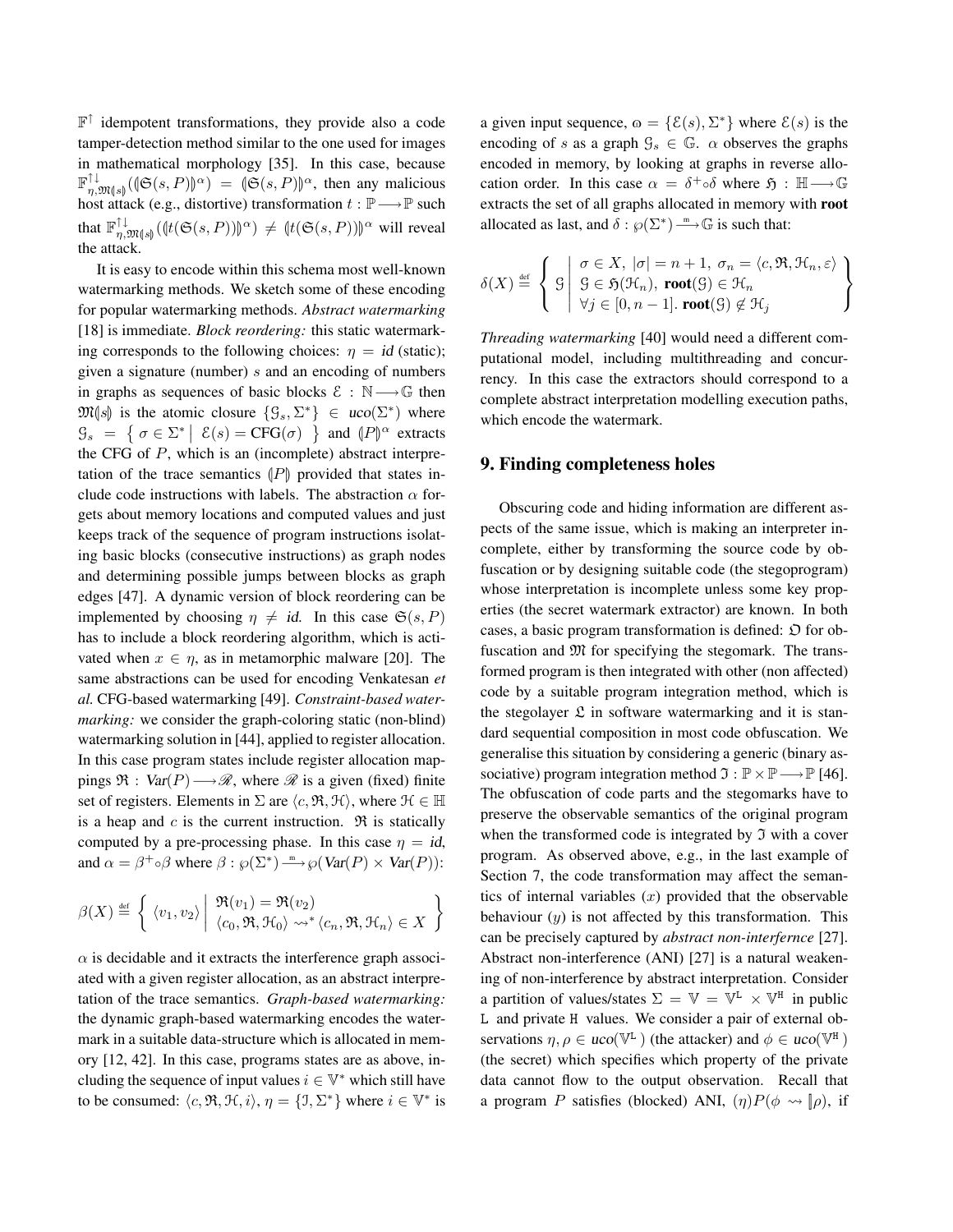$\forall h_1, h_2 \in \mathbb{V}^{\mathsf{H}}$ ,  $\forall l_1, l_2 \in \mathbb{V}^{\mathsf{L}}$  [27]:

$$
\eta(l_1) = \eta(l_2) \implies \rho([\![P]\!]^{\phi,\eta}(\phi(h_1),\eta(l_1))^{\mathbb{L}}) = \rho([\![P]\!]^{\phi,\eta}(\phi(h_2),\eta(l_2))^{\mathbb{L}})
$$

This notion says that, whenever the attacker is able to observe the input property  $\eta$  and the  $\rho$  property of the output, then no information flow concerning the property  $\phi$  of the secret input interferes with the output observation  $\rho$ . In order to model secrecy in code transformations we consider a higher-order version of ANI, called HOANI, which shares with ANI all relevant properties [27, 28]. Here programs in  $\mathbb P$  are partitioned in *cover programs*  $\mathcal P \subseteq \mathbb P$  and secret programs  $\mathcal{Q} \subset \mathbb{P}$ . The cover (unaffected) program plays the role of the public input, the private input is the secret code whose properties have to be kept secret by the program integration method J. The pair  $\langle \eta, \rho \rangle$  specifies here the cover/output observable, which is in our case the attacker. Let  $\rho, \eta, \phi \in uco(\wp(\Sigma))$  and  $\rho^{\rho} \in uco(\wp(\Sigma)) \longrightarrow \wp(\Sigma))$ such that  $\rho^{\rho} \stackrel{\text{def}}{=} \lambda f$ .  $\rho \circ f \circ \rho$  [17]. Let  $P_1, P_2 \in \mathcal{P}$  be (public) cover programs and  $Q_1, Q_2 \in \mathcal{Q}$  be (secret) programs, e.g., holding a watermark or breaking an invariant at some given program point for obfuscation. Then  $(\eta) \mathfrak{I}(\phi \rightarrow \phi)$  holds in (denotational-based) HOANI if for any of these programs:

$$
\begin{aligned} [\![P_1]\!]^\eta = [\![P_2]\!]^\eta \implies \\ \rho^{\rho}([\![\mathfrak{I}]\!]^{\phi,\eta}([\![Q_1]\!]^{\phi},[\![P_1]\!]^\eta) = \rho^{\rho}([\![\mathfrak{I}]\!]^{\phi,\eta}([\![Q_2]\!]^{\phi},[\![P_2]\!]^\eta) \end{aligned}
$$

In code obfuscation,  $\mathcal{Q} = {\{\mathfrak{O}(P), P\}}$ ,  $\mathcal{P} \subseteq \mathbb{P}$  and we want that  $(\rho) \mathfrak{I}(\phi \rightsquigarrow \|\rho)$  holds for any  $\phi$  such that  $[\![\mathfrak{O}(P)]\!]^\phi \neq [\![P]\!]^\phi$ . In software watermarking instead,  $\mathfrak{Q} =$  $\{ \mathfrak{M}(s) \mid s \in \mathcal{S} \}$ ,  $\mathcal{P} \subseteq \mathbb{P}$ , and we want that  $(\rho) \mathfrak{I}(\omega \rightarrow \|\rho)$ holds for the largest possible set of  $\rho$  such that  $\rho \neq \alpha$ . In this case the systematic derivation of the strongest harmless attackers  $\bar{\rho}$  such that  $(\bar{\rho})\mathfrak{I}(\omega \rightarrow \|\bar{\rho})$  [27] may provide a useful measure of the secrecy of the stegomark.

# 10. Discussion

In this paper we studied completeness in the context of code obfuscation and watermarking. This is different with respect to the notion of *obfuscated interpretations* in [39]. In this latter case the obfuscating transformation is applied to the interpreter in such a way that the interpretation of a command c is not fixed. This provides amazing results in terms of software protection via obscurity. We believe that also this idea can be fully specified and studied in terms of completeness of an abstract interpretation. The influence of data-type refinement approach to code obfuscation [25] in our approach is clear. While completeness methods provide

driving guidelines for specifying and evaluating obfuscation and watermarking tools, the data-type refinement, which can be clearly specified in abstract interpretation form, provides the basis for proving correctness of the transformations. We believe that both methods should be included into any comprehensive theory of information hiding in code. From this point of view, we believe that HOANI is more general than data-type refinement based correctness methods [25], providing both correctness and secrecy in a unique setting. From a more practical point of view, the use of logic for information flow [2] may provide useful interference information between the variables involved in obfuscated/watermarked code and the cover program. As future work we are interested in extending the calculational design of program transformations by abstract interpretation in [18] to the calculational design of obfuscated code, as in [22], including completeness transformers in the framework. We are also interested in deriving appropriate metrics for estimating the quality of an obfuscation and watermarking method. The completeness-based approach to information hiding may provide here useful metrics, such as the one in [1, 24] measuring the degree of information leakage, which is known to be strongly related with the incompleteness of an abstract interpretation [28]. Of particular interest could be exploiting incompleteness holes derived from the inaccurate propagation of roundoff errors in floating-point operations [38]. This can be exploited, provided that inaccuracy is confined in the sense of ANI, in particular in advanced numerical software watermarking.

Acknowledgements. This paper has been conceived during my visit to the École Normale Supérieure, in Paris, in the summer of 2008. I would like to thank Patrick and Radhia Cousot for the kind hospitality. I would like also to thank Mila Dalla Preda, Isabella Mastroeni, and Enrico Visentini for the valuable discussions we had in the fall of 2007, discussions from which these ideas originated.

# References

- [1] A. Aldini and A. Di Pierro. Estimating the maximum information leakage. *Int. J. Inf. Sec.*, 7(3):219–242, 2008.
- [2] T. Amtoft and A. Banerjee. A logic for information flow analysis with an application to forward slicing of simple imperative programs. *Science of Computer Programming*, 64(1):3–28, 2007.
- [3] R. Andesron and F. Petitcolas. On the limits of steganography. *IEEE J. of Selected Areas in Communications*, 16(4):474–481, 1998.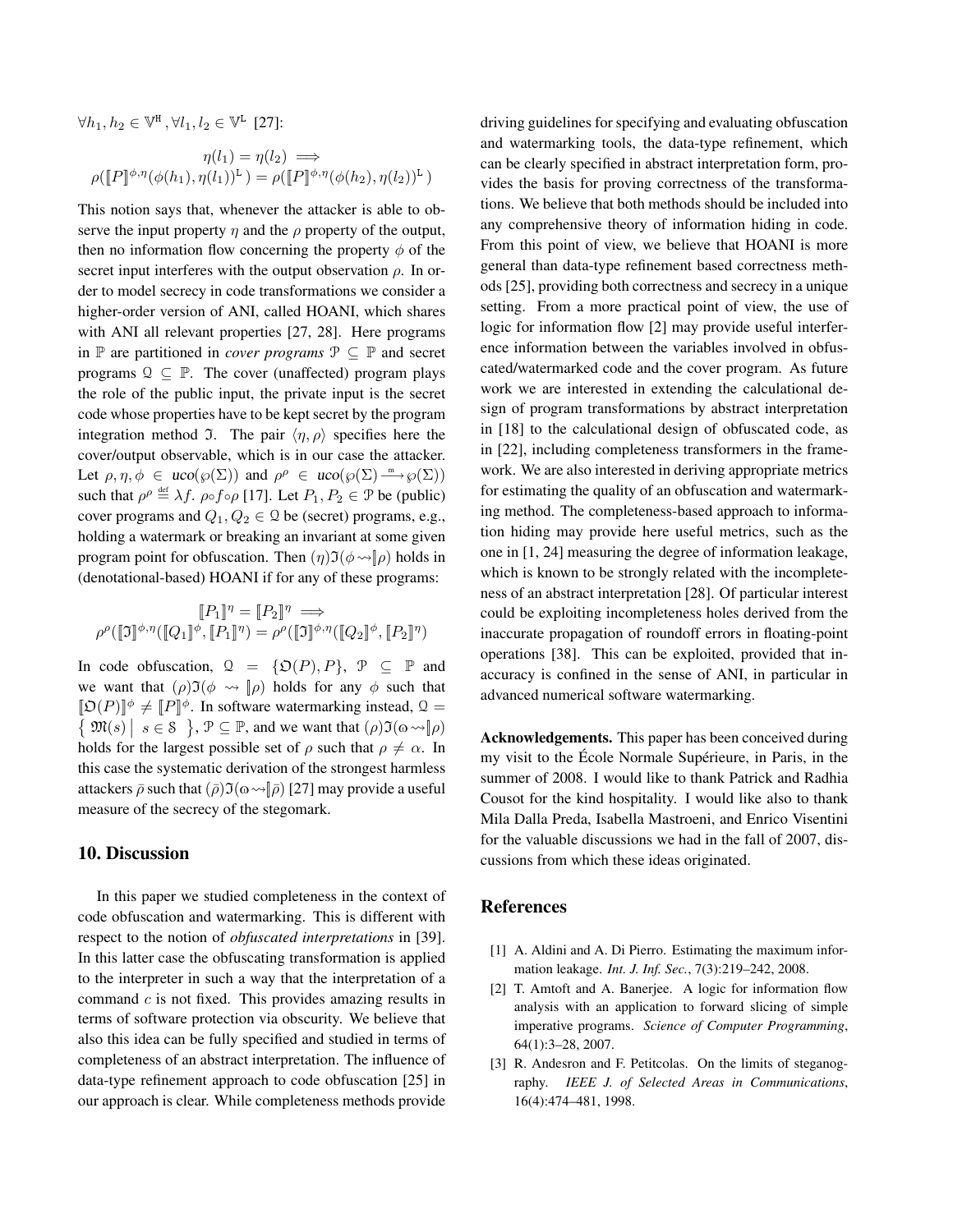- [4] B. Barak, O. Goldreich, R. Impagliazzo, S. Rudich, A. Sahai, S. P. Vadhan, and K. Yang. On the (im)possibility of obfuscating programs. In *CRYPTO '01: Proceedings of the 21st Annual International Cryptology Conference on Advances in Cryptology*, pages 1–18, London, UK, 2001. Springer-Verlag.
- [5] T. Blyth and M. Janowitz. *Residuation theory*. Pergamon Press, 1972.
- [6] S. Chow, Y. Gu, H. Johnson, and V. A. Zakharov. An approach to the obfuscation of control-flow of sequential computer programs. In *ISC '01: Proceedings of the 4th International Conference on Information Security*, pages 144–155, London, UK, 2001. Springer-Verlag.
- [7] C. Collberg and C. D. Thomborson. Breaking abstrcations and unstructural data structures. In *Proc. of the 1994 IEEE Internat. Conf. on Computer Languages* (*ICCL '98*), pages 28–37, 1998.
- [8] C. Collberg and C. D. Thomborson. Software watermarking: models and dynamic embeddings. In *POPL '99: Proceedings of the 26th ACM SIGPLAN-SIGACT symposium on Principles of programming languages*, pages 311–324, New York, NY, USA, 1999. ACM.
- [9] C. Collberg and C. D. Thomborson. Watermarking, tamperproofing, and obduscation-tools for software protection. *IEEE Trans. Software Eng.*, pages 735–746, 2002.
- [10] C. Collberg, C. D. Thomborson, and D. Low. A taxionomy of obduscating transformations. Technical Report 148, Dept. of Computer Science, The Univ. of Auckland, 1997.
- [11] C. Collberg, C. D. Thomborson, and D. Low. Manifacturing cheap, resilient, and stealthy opaque constructs. In *Proceedings of the 25th ACM SIGPLAN-SIGACT Symposium on Principles of programming languages* (*POPL '98*), pages 184–196. ACM Press, 1998.
- [12] C. Collberg, C. D. Thomborson, and G. M. Townsend. Dynamic graph-based software fingerprinting. *ACM Trans. Program. Lang. Syst.*, 29(6):35, 2007.
- [13] P. Cousot. Constructive design of a hierarchy of semantics of a transition system by abstract interpretation. *Theor. Comput. Sci.*, 277(1-2):47–103, 2002.
- [14] P. Cousot and R. Cousot. Abstract interpretation: A unified lattice model for static analysis of programs by construction or approximation of fixpoints. In *Proc. of Conf. Record of the 4th ACM Symp. on Principles of Programming Languages* (*POPL '77*), pages 238–252, New York, 1977. ACM Press.
- [15] P. Cousot and R. Cousot. Systematic design of program analysis frameworks. In *Proc. of Conf. Record of the 6th ACM Symp. on Principles of Programming Languages* (*POPL '79*), pages 269–282, New York, 1979. ACM Press.
- [16] P. Cousot and R. Cousot. Inductive definitions, semantics and abstract interpretation. In *Proc. of Conf. Record of the 19th ACM Symp. on Principles of Programming Languages* (*POPL '92*), pages 83–94, New York, 1992. ACM Press.
- [17] P. Cousot and R. Cousot. Higher-order abstract interpretation (and application to comportment analysis generalizing strictness, termination, projection and PER analysis of functional languages) (Invited Paper). In *Proc. of the 1994 IEEE Internat. Conf. on Computer Languages* (*ICCL '94*), pages 95–112, Los Alamitos, Calif., 1994. IEEE Comp. Soc. Press.
- [18] P. Cousot and R. Cousot. Systematic design of program transformation frameworks by abstract interpretation. In *Proc. of Conf. Record of the Twentyninth Annual ACM SIGPLAN-SIGACT Symp. on Principles of Programming Languages*, pages 178–190, New York, 2002. ACM Press.
- [19] P. Cousot and R. Cousot. An abstract interpretationbased framework for software watermarking. In *Conference Record of the Thirtyfirst Annual ACM SIGPLAN-SIGACT Symposium on Principles of Programming Languages*, pages 173–185, Venice, Italy, 2004. ACM Press, New York, NY.
- [20] M. Dalla Preda, M. Christodorescu, S. Jha, and S. Debray. A semantics-based approach to malware detection. In *POPL '07: Proceedings of the 34th annual ACM SIGPLAN-SIGACT symposium on Principles of programming languages*, pages 377–388, New York, NY, USA, 2007. ACM Press.
- [21] M. Dalla Preda and R. Giacobazzi. Control code obfuscation by abstract interpretation. In *SEFM '05: Proceedings of the Third IEEE International Conference on Software Engineering and Formal Methods*, pages 301–310, Washington, DC, USA, 2005. IEEE Computer Society.
- [22] M. Dalla Preda and R. Giacobazzi. Semantics-based code obfuscation by abstract interpretation. In *Proc. of the 32nd International Colloquium on Automata, Languages and Programming* (*ICALP '05*), volume 3580 of *Lecture Notes in Computer Science*, pages 1325–1336. Springer-Verlag, 2005.
- [23] M. Dalla Preda, M. Madou, K. D. Bosschere, and R. Giacobazzi. Opaque predicates detection by abstract interpretation. In *Proc. of the 11th Internat. Conf. on Algebraic Methodology and Software Technology* (*AMAST '06*), volume 4019 of *Lecture Notes in Computer Science*, pages 81– 95, Berlin, 2006. Springer-Verlag.
- [24] A. Di Pierro, C. Hankin, and H. Wiklicky. Measuring the confinement of probabilistic systems. *Theor. Comput. Sci.*, 340(1):3–56, 2005.
- [25] S. Drape. *Obfuscation of Abstract Data-Types*. PhD thesis, University of Oxford, 2004.
- [26] G. Filé, R. Giacobazzi, and F. Ranzato. A unifying view of abstract domain design. *ACM Comput. Surv.*, 28(2):333– 336, 1996.
- [27] R. Giacobazzi and I. Mastroeni. Abstract non-interference: Parameterizing non-interference by abstract interpretation. In *Proc. of the 31st Annual ACM SIGPLAN-SIGACT Symp. on Principles of Programming Languages (POPL '04)*, pages 186–197, New York, 2004. ACM-Press.